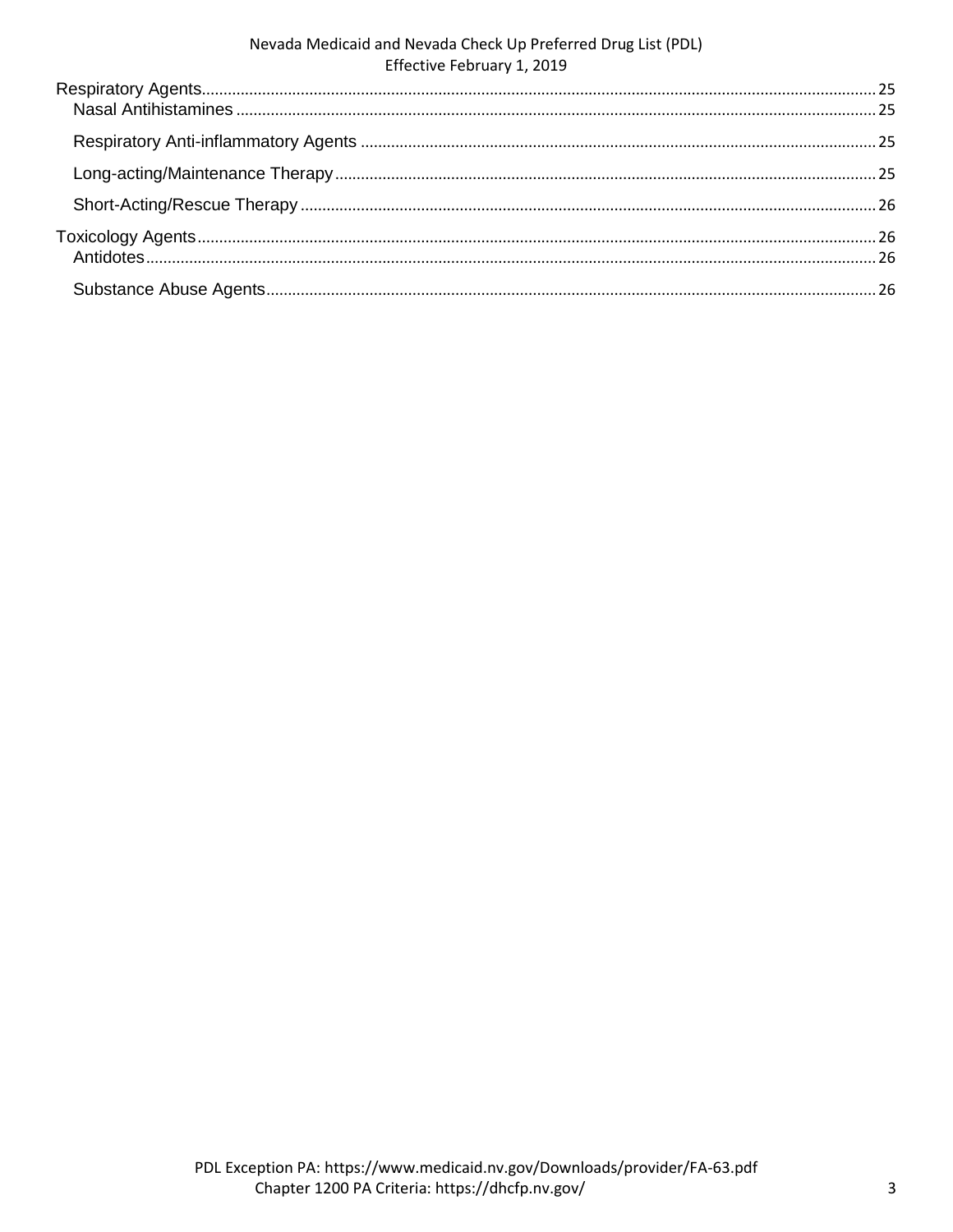<span id="page-3-3"></span><span id="page-3-2"></span><span id="page-3-1"></span><span id="page-3-0"></span>

|                                      |                   | <b>Preferred Products</b>                        | <b>PA Criteria</b>                        | <b>Non-Preferred Products</b>            |
|--------------------------------------|-------------------|--------------------------------------------------|-------------------------------------------|------------------------------------------|
|                                      | <b>Analgesics</b> |                                                  |                                           |                                          |
|                                      |                   | <b>Analgesic/Miscellaneous</b>                   |                                           |                                          |
| Neuropathic Pain/Fibromyalgia Agents |                   |                                                  |                                           |                                          |
|                                      |                   | DULOXETINE *                                     | * PA required                             | CYMBALTA®*                               |
|                                      |                   | <b>GABAPENTIN</b>                                | No PA required for drugs in this class if | <b>GRALISE®</b>                          |
|                                      |                   | LYRICA® <sup>*</sup>                             | ICD-10 - M79.1; M60.0-M60.9, M61.1.       | LIDODERM® <sup>*</sup>                   |
|                                      |                   | SAVELLA® * (Fibromyalgia                         |                                           | <b>HORIZANT®</b>                         |
|                                      |                   | only)                                            |                                           |                                          |
|                                      |                   | <b>Tramadol and Related Drugs</b>                |                                           |                                          |
|                                      |                   | <b>TRAMADOL</b>                                  |                                           | <b>CONZIPR®</b>                          |
|                                      |                   | TRAMADOL/APAP                                    |                                           | <b>NUCYNTA®</b>                          |
|                                      |                   |                                                  |                                           | <b>RYZOLT®</b>                           |
|                                      |                   |                                                  |                                           | <b>RYBIX® ODT</b>                        |
|                                      |                   |                                                  |                                           | <b>TRAMADOL ER</b>                       |
|                                      |                   |                                                  |                                           | <b>ULTRACET®</b>                         |
|                                      |                   |                                                  |                                           |                                          |
|                                      |                   |                                                  |                                           | <b>ULTRAM®</b>                           |
|                                      |                   |                                                  |                                           | <b>ULTRAM® ER</b>                        |
|                                      |                   | <b>Opiate Agonists</b>                           |                                           |                                          |
|                                      |                   | MORPHINE SULFATE SA                              | PA required for Fentanyl Patch            | AVINZA® QL                               |
|                                      |                   | <b>TABS (ALL GENERIC</b><br>EXTENDED RELEASE) QL |                                           | <b>BUPRENORPHINE PATCH</b>               |
|                                      |                   |                                                  |                                           | <b>DOLOPHINE®</b>                        |
|                                      |                   |                                                  |                                           | <b>DURAGESIC® PATCHES QL</b>             |
|                                      |                   |                                                  | <b>General PA Form:</b>                   | <b>EXALGO®</b>                           |
|                                      |                   | FENTANYL PATCH QL                                | https://www.medicaid.nv.gov/Downl         | KADIAN® QL                               |
|                                      |                   |                                                  | oads/provider/FA-59.pdf                   | <b>METHADONE</b>                         |
|                                      |                   | <b>BUTRANS®</b>                                  |                                           | <b>METHADOSE®</b>                        |
|                                      |                   |                                                  |                                           | <b>MS CONTIN® QL</b>                     |
|                                      |                   |                                                  |                                           | <b>NUCYNTA® ER</b>                       |
|                                      |                   |                                                  |                                           | <b>OPANA ER®</b>                         |
|                                      |                   |                                                  |                                           | <b>OXYCODONE SR QL</b>                   |
|                                      |                   |                                                  |                                           | <b>OXYMORPHONE SR</b>                    |
|                                      |                   |                                                  |                                           |                                          |
|                                      |                   |                                                  |                                           | <b>XARTEMIS XR® QL</b><br>ZOHYDRO ER® QL |
|                                      |                   | <b>Opiate Agonists - Abuse Deterrent</b>         |                                           |                                          |
|                                      |                   | <b>EMBEDA®</b>                                   |                                           | ARYMO® ER                                |
|                                      |                   | <b>HYSINGLA ER®</b>                              |                                           | <b>OXYCONTIN® QL</b>                     |
|                                      |                   |                                                  |                                           | <b>XTAMPZA ER®</b>                       |
|                                      |                   | <b>MORPHABOND®</b>                               |                                           |                                          |
|                                      |                   |                                                  |                                           |                                          |
|                                      |                   |                                                  |                                           |                                          |
|                                      |                   |                                                  |                                           |                                          |
|                                      |                   |                                                  |                                           |                                          |
|                                      |                   |                                                  |                                           |                                          |
|                                      |                   |                                                  |                                           |                                          |
|                                      |                   |                                                  |                                           |                                          |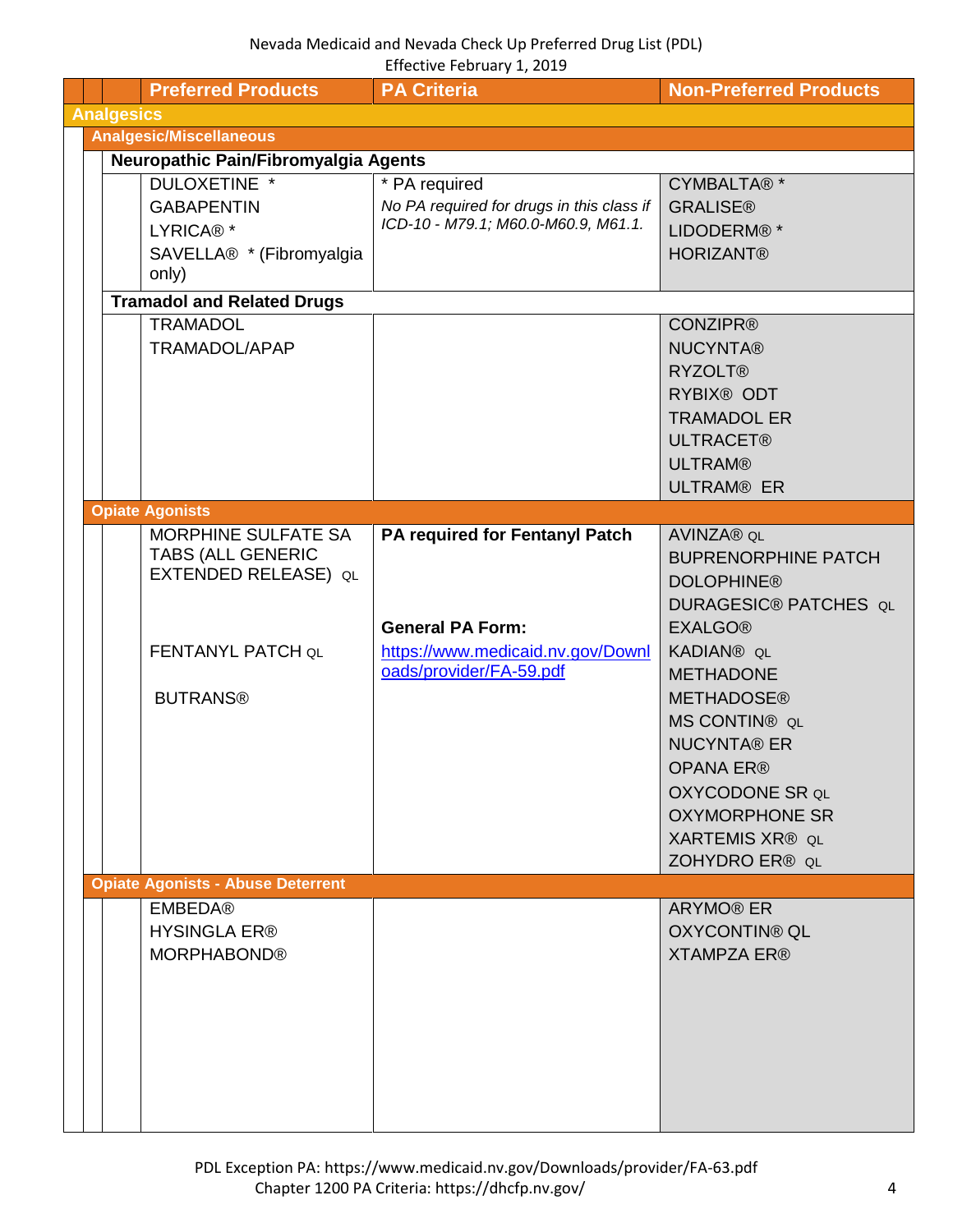<span id="page-4-5"></span><span id="page-4-4"></span><span id="page-4-3"></span><span id="page-4-2"></span><span id="page-4-1"></span><span id="page-4-0"></span>

|  |                   | <b>Preferred Products</b>                                                                                                                                                                       | <b>PA Criteria</b>                                                                                        | <b>Non-Preferred Products</b>                                                                                                                                                                                                                                                                 |
|--|-------------------|-------------------------------------------------------------------------------------------------------------------------------------------------------------------------------------------------|-----------------------------------------------------------------------------------------------------------|-----------------------------------------------------------------------------------------------------------------------------------------------------------------------------------------------------------------------------------------------------------------------------------------------|
|  |                   | Non-Steroidal Anti-Inflammatory Drugs (NSAIDs) - Oral                                                                                                                                           |                                                                                                           |                                                                                                                                                                                                                                                                                               |
|  |                   | DICLOFENAC POTASSIUM<br><b>DICLOFENAC TAB DR</b><br><b>FLURBIPROFEN TAB</b>                                                                                                                     |                                                                                                           | <b>CAMBIA ® POWDER</b><br><b>CELECOXIB CAP</b><br><b>DICLOFENAC SODIUM TAB</b>                                                                                                                                                                                                                |
|  |                   | <b>IBUPROFEN SUSP</b>                                                                                                                                                                           |                                                                                                           | <b>ER</b><br><b>DICLOFENAC W/</b><br><b>MISOPROSTOL TAB</b>                                                                                                                                                                                                                                   |
|  |                   | <b>IBUPROFEN TAB</b><br><b>INDOMETHACIN CAP</b><br><b>KETOROLAC TAB</b><br>MELOXICAM TAB<br>NABUMETONE TAB<br>NAPROXEN SUSP<br>NAPROXEN TAB<br>NAPROXEN DR TAB<br>PIROXICAM CAP<br>SULINDAC TAB |                                                                                                           | <b>DUEXIS TAB</b><br>ETODOLAC CAP<br>ETODOLAC TAB<br>ETODOLAC ER TAB<br><b>INDOMETHACIN CAP ER</b><br>KETOPROFEN CAP<br><b>MEFENAM CAP</b><br>MELOXICAM SUSP<br><b>NAPRELAN TAB CR</b><br><b>NAPROXEN TAB CR</b><br>OXAPROZIN TAB<br>TIVORBEX CAP<br>VIMOVO TAB<br>ZIPSOR CAP<br>ZORVOLEX CAP |
|  |                   | <b>Antihistamines</b>                                                                                                                                                                           |                                                                                                           |                                                                                                                                                                                                                                                                                               |
|  |                   | <b>H1 blockers</b>                                                                                                                                                                              |                                                                                                           |                                                                                                                                                                                                                                                                                               |
|  |                   | <b>Non-Sedating H1 Blockers</b><br><b>CETIRIZINE D OTC</b><br><b>CETIRIZINE OTC</b><br><b>LORATADINE D OTC</b><br><b>LORATADINE OTC</b>                                                         | A two week trial of one of these<br>drugs is required before a non-<br>preferred drug will be authorized. | <b>ALLEGRA®</b><br><b>CLARITIN®</b><br><b>CLARINEX®</b><br><b>DESLORATADINE</b><br><b>FEXOFENADINE</b><br><b>LEVOCETIRIZINE</b><br><b>SEMPREX®</b><br><b>XYZAL®</b>                                                                                                                           |
|  |                   | <b>Anti-infective Agents</b>                                                                                                                                                                    |                                                                                                           |                                                                                                                                                                                                                                                                                               |
|  |                   | <b>Aminoglycosides</b><br><b>Inhaled Aminoglycosides</b>                                                                                                                                        |                                                                                                           |                                                                                                                                                                                                                                                                                               |
|  |                   | <b>BETHKIS®</b><br><b>KITABIS® PAK</b>                                                                                                                                                          |                                                                                                           |                                                                                                                                                                                                                                                                                               |
|  |                   | <b>TOBI PODHALER®</b><br><b>TOBRAMYCIN</b><br><b>NEBULIZER</b>                                                                                                                                  |                                                                                                           |                                                                                                                                                                                                                                                                                               |
|  | <b>Antivirals</b> |                                                                                                                                                                                                 |                                                                                                           |                                                                                                                                                                                                                                                                                               |
|  |                   | <b>Alpha Interferons</b>                                                                                                                                                                        |                                                                                                           |                                                                                                                                                                                                                                                                                               |
|  |                   | <b>PEGASYS®</b>                                                                                                                                                                                 |                                                                                                           |                                                                                                                                                                                                                                                                                               |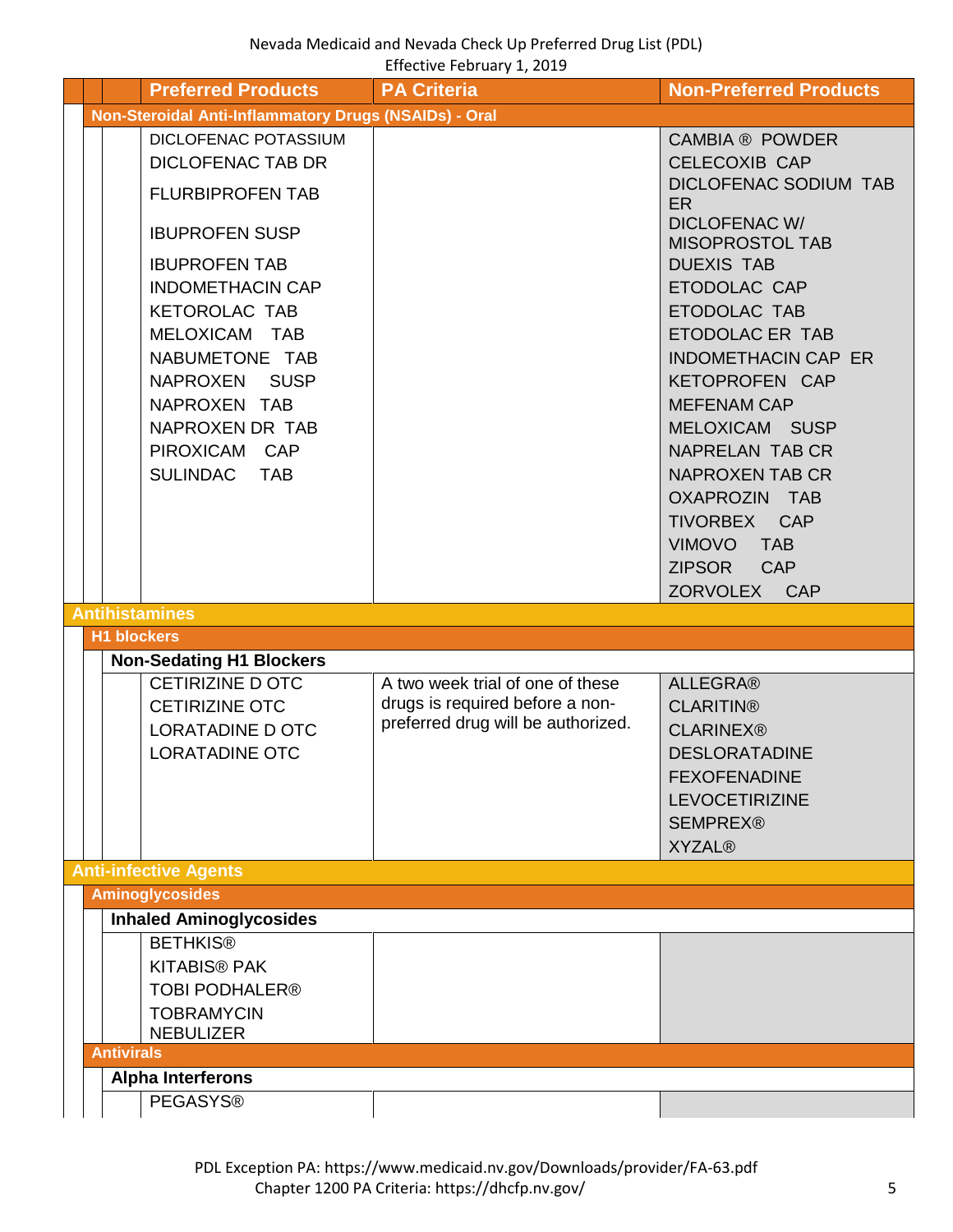<span id="page-5-0"></span>

|  | <b>Preferred Products</b>                  | <b>PA Criteria</b>                                                      | <b>Non-Preferred Products</b>      |
|--|--------------------------------------------|-------------------------------------------------------------------------|------------------------------------|
|  | PEGASYS® CONVENIENT                        |                                                                         |                                    |
|  | <b>PACK</b>                                |                                                                         |                                    |
|  | PEG-INTRON® and                            |                                                                         |                                    |
|  | <b>REDIPEN</b>                             |                                                                         |                                    |
|  | <b>Anti-hepatitis Agents</b>               |                                                                         |                                    |
|  | Polymerase Inhibitors/Combination Products |                                                                         |                                    |
|  | <b>EPCLUSA®</b>                            | PA required: (see below)                                                | <b>DAKLINZA®</b><br><b>OLYSIO®</b> |
|  | <b>HARVONI®</b><br><b>MAVYRET®</b>         | http://dhcfp.nv.gov/uploadedFiles/d<br>hcfpnvgov/content/Resources/Admi | <b>TECHNIVIE®</b>                  |
|  | <b>SOVALDI®</b>                            | nSupport/Manuals/MSMCh1200Pa                                            | <b>VIEKIRA® PAK</b>                |
|  | <b>ZEPATIER®</b>                           | cket6-11-15(1).pdf                                                      | <b>VOSEVI®</b>                     |
|  |                                            |                                                                         |                                    |
|  |                                            | https://www.medicaid.nv.gov/Downl                                       |                                    |
|  |                                            | oads/provider/Pharmacy_Announc                                          |                                    |
|  |                                            | ement_Viekira_2015-0721.pdf                                             |                                    |
|  | <b>Ribavirins</b>                          |                                                                         |                                    |
|  | <b>RIBAVIRIN</b>                           |                                                                         | <b>RIBASPHERE RIBAPAK®</b>         |
|  |                                            |                                                                         | <b>MODERIBA®</b>                   |
|  |                                            |                                                                         | <b>REBETOL®</b>                    |
|  | <b>Anti-Herpetic Agents</b>                |                                                                         |                                    |
|  | <b>ACYCLOVIR</b>                           |                                                                         | <b>FAMVIR®</b>                     |
|  | <b>FAMCICLOVIR</b>                         |                                                                         |                                    |
|  | <b>VALCYCLOVIR</b>                         |                                                                         |                                    |
|  | <b>Influenza Agents</b>                    |                                                                         |                                    |
|  | <b>AMANTADINE</b>                          |                                                                         | <b>OSELTAMIVIR CAP</b>             |
|  | <b>TAMIFLU®</b>                            |                                                                         | <b>OSELTAMIVIR SUSP</b>            |
|  | <b>RIMANTADINE</b>                         |                                                                         | <b>RAPIVAB</b>                     |
|  | <b>RELENZA®</b>                            |                                                                         |                                    |
|  | <b>Cephalosporins</b>                      |                                                                         |                                    |
|  | <b>Second-Generation Cephalosporins</b>    |                                                                         |                                    |
|  | <b>CEFACLOR CAPS and</b>                   |                                                                         | <b>CEFTIN®</b>                     |
|  | <b>SUSP</b>                                |                                                                         |                                    |
|  | <b>CEFACLOR ER</b>                         |                                                                         | <b>CECLOR®</b>                     |
|  | <b>CEFUROXIME TABS and</b>                 |                                                                         | <b>CECLOR CD®</b>                  |
|  | <b>SUSP</b><br><b>CEFPROZIL SUSP</b>       |                                                                         | <b>CEFZIL</b>                      |
|  | <b>Third-Generation Cephalosporins</b>     |                                                                         |                                    |
|  | <b>CEFDINIR CAPS / SUSP</b>                |                                                                         | <b>CEDAX® CAPS and SUSP</b>        |
|  | CEFPODOXIME TABS and                       |                                                                         | <b>CEFDITOREN</b>                  |
|  | <b>SUSP</b>                                |                                                                         | <b>OMNICEF®</b>                    |
|  |                                            |                                                                         | <b>SPECTRACEF®</b>                 |
|  |                                            |                                                                         | <b>SUPRAX®</b>                     |
|  |                                            |                                                                         | <b>VANTIN®</b>                     |
|  |                                            |                                                                         |                                    |
|  |                                            |                                                                         |                                    |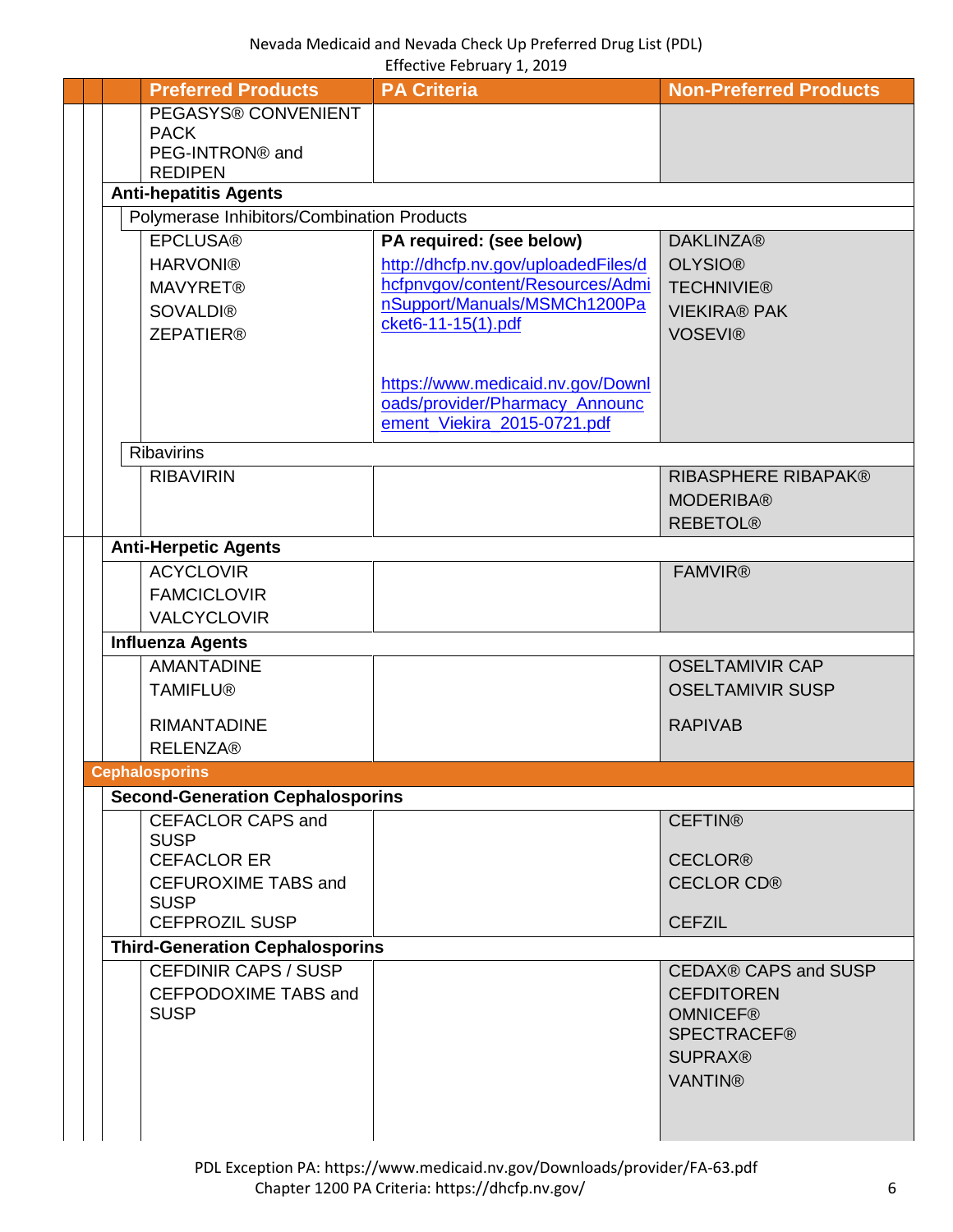<span id="page-6-6"></span><span id="page-6-5"></span><span id="page-6-4"></span><span id="page-6-3"></span><span id="page-6-2"></span><span id="page-6-1"></span><span id="page-6-0"></span>

|                   | <b>Preferred Products</b>                                                                 | <b>PA Criteria</b>                                             | <b>Non-Preferred Products</b>         |
|-------------------|-------------------------------------------------------------------------------------------|----------------------------------------------------------------|---------------------------------------|
| <b>Macrolides</b> |                                                                                           |                                                                |                                       |
|                   | <b>AZITHROMYCIN</b><br><b>TABS/SUSP</b><br><b>CLARITHROMYCIN</b>                          |                                                                | <b>BIAXIN®</b><br><b>DIFICID®</b>     |
|                   | <b>TABS/SUSP</b>                                                                          |                                                                |                                       |
|                   | <b>ERYTHROMYCIN BASE</b><br><b>ERYTHROMYCIN</b><br><b>ESTOLATE</b><br><b>ERYTHROMYCIN</b> |                                                                | <b>ZITHROMAX®</b><br><b>ZMAX®</b>     |
|                   | <b>ETHYLSUCCINATE</b><br><b>ERYTHROMYCIN</b><br><b>STEARATE</b>                           |                                                                |                                       |
| <b>Quinolones</b> |                                                                                           |                                                                |                                       |
|                   | <b>Quinolones - 2nd Generation</b>                                                        |                                                                |                                       |
|                   | <b>CIPROFLOXACIN TABS</b><br><b>CIPRO® SUSP</b>                                           |                                                                | <b>FLOXIN®</b><br><b>OFLOXACIN</b>    |
|                   | <b>Quinolones - 3rd Generation</b>                                                        |                                                                |                                       |
|                   | <b>LEVOFLOXACIN</b><br><b>MOXIFLOXACIN</b>                                                |                                                                | <b>AVELOX®</b><br><b>LEVAQUIN®</b>    |
|                   | <b>Autonomic Agents</b>                                                                   |                                                                |                                       |
|                   | <b>Sympathomimetics</b>                                                                   |                                                                |                                       |
|                   | Self-Injectable Epinephrine                                                               |                                                                |                                       |
|                   | EPINEPHRINE AUTO INJ<br><b>EPINEPHRINE®</b>                                               | * PA required                                                  | <b>ADRENACLICK® QL</b><br>AUVI-Q®*    |
|                   | <b>Biologic Response Modifiers</b>                                                        |                                                                |                                       |
|                   | <b>Immunomodulators</b>                                                                   |                                                                |                                       |
|                   | <b>Targeted Immunomodulators</b>                                                          |                                                                |                                       |
|                   | <b>ACTEMRA®</b>                                                                           |                                                                | <b>DUPIXENT®</b>                      |
|                   | <b>CIMZIA®</b><br><b>COSENTYX®</b>                                                        | Prior authorization is required for all<br>drugs in this class | <b>ENTYVIO®</b><br><b>ILARIS®</b>     |
|                   | <b>ENBREL®</b>                                                                            |                                                                | <b>ILUMYA®</b>                        |
|                   | <b>HUMIRA®</b><br><b>INFLECTRA®</b>                                                       |                                                                | <b>REMICADE®</b><br><b>RENFLEXIS®</b> |
|                   | <b>KEVZARA®</b>                                                                           |                                                                | <b>SILIQ®</b>                         |
|                   | <b>KINERET®</b>                                                                           |                                                                | <b>STELARA®</b>                       |
|                   | <b>OLUMIANT®</b>                                                                          |                                                                | <b>TALTZ®</b>                         |
|                   | <b>ORENCIA®</b>                                                                           | https://www.medicaid.nv.gov/Downl                              | <b>TREMFYA®</b>                       |
|                   | <b>OTEZLA®</b>                                                                            | oads/provider/FA-61.pdf                                        |                                       |
|                   | <b>SIMPONI®</b><br><b>XELJANZ®</b>                                                        |                                                                |                                       |
|                   | <b>Multiple Sclerosis Agents</b>                                                          |                                                                |                                       |
|                   | Injectable                                                                                |                                                                |                                       |
|                   | <b>AVONEX®</b>                                                                            | Trial of only one agent is required                            | <b>GLATOPA®</b>                       |
|                   | <b>AVONEX® ADMIN PACK</b>                                                                 | before moving to a non-preferred<br>agent                      | <b>LEMTRADA®</b>                      |
|                   | <b>BETASERON®</b>                                                                         |                                                                | <b>PLEGRIDY®</b>                      |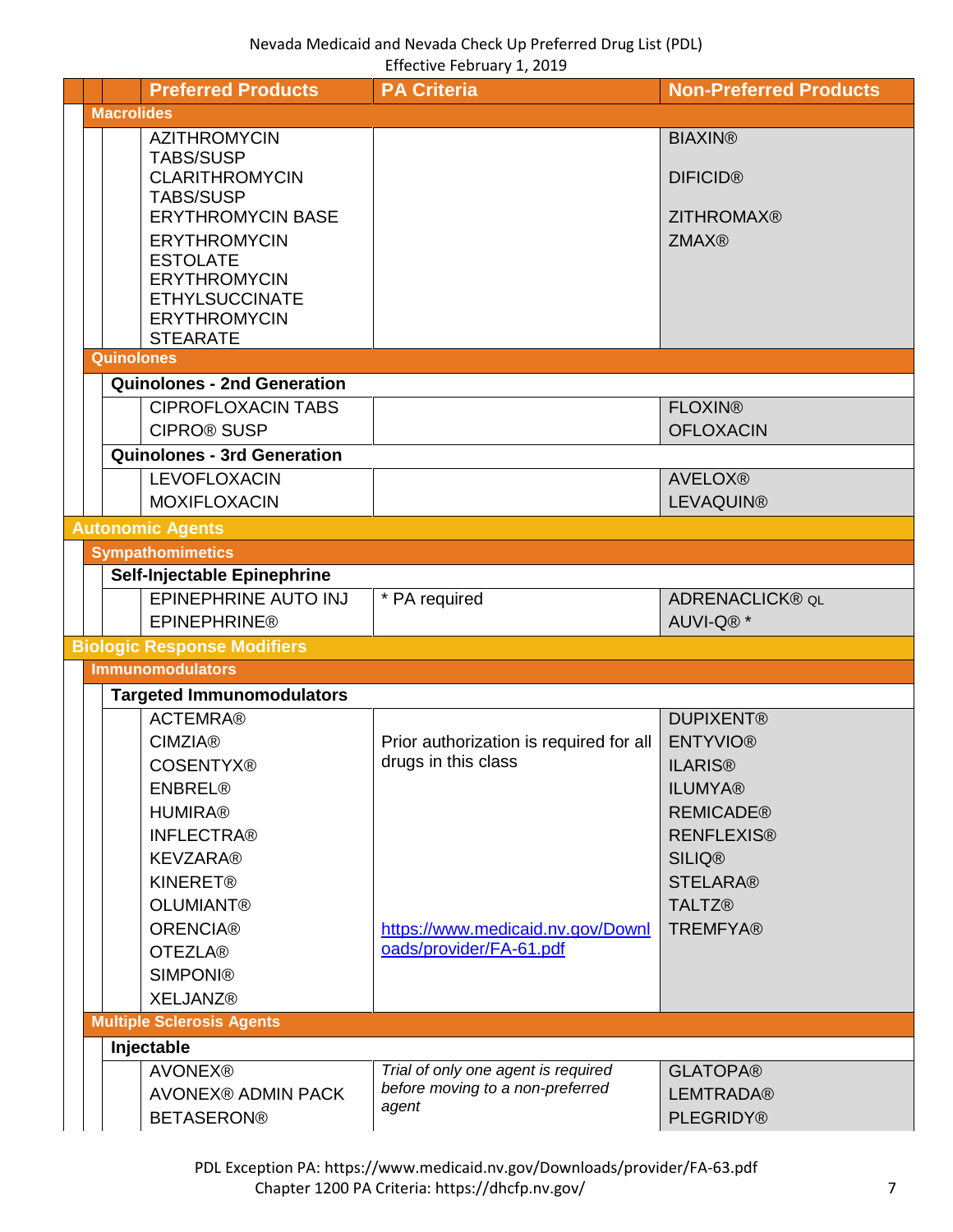<span id="page-7-1"></span><span id="page-7-0"></span>

|      | <b>Preferred Products</b>                                        | <b>PA Criteria</b>             | <b>Non-Preferred Products</b> |
|------|------------------------------------------------------------------|--------------------------------|-------------------------------|
|      | COPAXONE® QL                                                     |                                | <b>ZINBRYTA®</b>              |
|      | <b>EXTAVIA®</b>                                                  |                                |                               |
|      | <b>OCREVUS®</b>                                                  |                                |                               |
|      | <b>REBIF® QL</b>                                                 |                                |                               |
|      | <b>TYSABRI®</b>                                                  |                                |                               |
| Oral |                                                                  |                                |                               |
|      | <b>AUBAGIO®</b>                                                  |                                |                               |
|      | <b>GILENYA®</b>                                                  |                                |                               |
|      | <b>TECFIDERA®</b>                                                |                                |                               |
|      | <b>Specific Symptomatic Treatment</b>                            |                                |                               |
|      | DALFAMPRIDINEQL (NEW)                                            | PA required                    | AMPYRA® QL (NEW)              |
|      | <b>Cardiovascular Agents</b>                                     |                                |                               |
|      | <b>Antihypertensive Agents</b>                                   |                                |                               |
|      | <b>Angiotensin II Receptor Antagonists</b>                       |                                |                               |
|      | <b>DIOVAN®</b>                                                   |                                | <b>ATACAND®</b>               |
|      | <b>DIOVAN HCTZ®</b>                                              |                                | <b>AVAPRO®</b>                |
|      | <b>LOSARTAN</b>                                                  |                                | <b>BENICAR®</b>               |
|      | <b>LOSARTAN HCTZ</b>                                             |                                | <b>CANDESARTAN</b>            |
|      |                                                                  |                                | <b>COZAAR®</b>                |
|      |                                                                  |                                | <b>EDARBI®</b>                |
|      |                                                                  |                                | <b>EDARBYCLOR®</b>            |
|      |                                                                  |                                | <b>EPROSARTAN</b>             |
|      |                                                                  |                                | <b>HYZAAR®</b>                |
|      |                                                                  |                                | <b>IRBESARTAN</b>             |
|      |                                                                  |                                | <b>MICARDIS®</b>              |
|      |                                                                  |                                | <b>TELMISARTAN</b>            |
|      |                                                                  |                                | <b>TEVETEN®</b>               |
|      |                                                                  |                                | <b>VALSARTAN</b>              |
|      | <b>Angiotensin-Converting Enzyme Inhibitors (ACE Inhibitors)</b> |                                |                               |
|      | <b>BENAZEPRIL</b>                                                | £ PREFERRED FOR AGES 10        | <b>ACCURETIC®</b>             |
|      | <b>BENAZEPRIL HCTZ</b>                                           | <b>AND UNDER</b>               | EPANED <sup>®</sup> ‡         |
|      | <b>CAPTOPRIL</b>                                                 |                                | <b>FOSINOPRIL</b>             |
|      | <b>CAPTOPRIL HCTZ</b>                                            | <b>‡ NONPREFERRED FOR OVER</b> | <b>MAVIK®</b>                 |
|      | <b>ENALAPRIL</b>                                                 | 10 YEARS OLD                   | <b>MOEXIPRIL</b>              |
|      | <b>ENALAPRIL HCTZ</b>                                            |                                | <b>QUINAPRIL</b>              |
|      | EPANED® £                                                        |                                | <b>QUINARETIC®</b>            |
|      | <b>LISINOPRIL</b>                                                |                                | <b>QBRELIS®</b>               |
|      | <b>LISINOPRIL HCTZ</b>                                           |                                | <b>TRANDOLAPRIL</b>           |
|      | <b>RAMIPRIL</b>                                                  |                                | <b>UNIVASC®</b>               |
|      | <b>Beta-Blockers</b>                                             |                                |                               |
|      | <b>ACEBUTOLOL</b>                                                |                                | <b>KAPSPARGO®</b>             |
|      | <b>ATENOLOL</b>                                                  |                                | <b>SOTYLIZE®</b>              |
|      | ATENOLOL/CHLORTH                                                 |                                |                               |
|      | <b>BETAXOLOL</b>                                                 |                                |                               |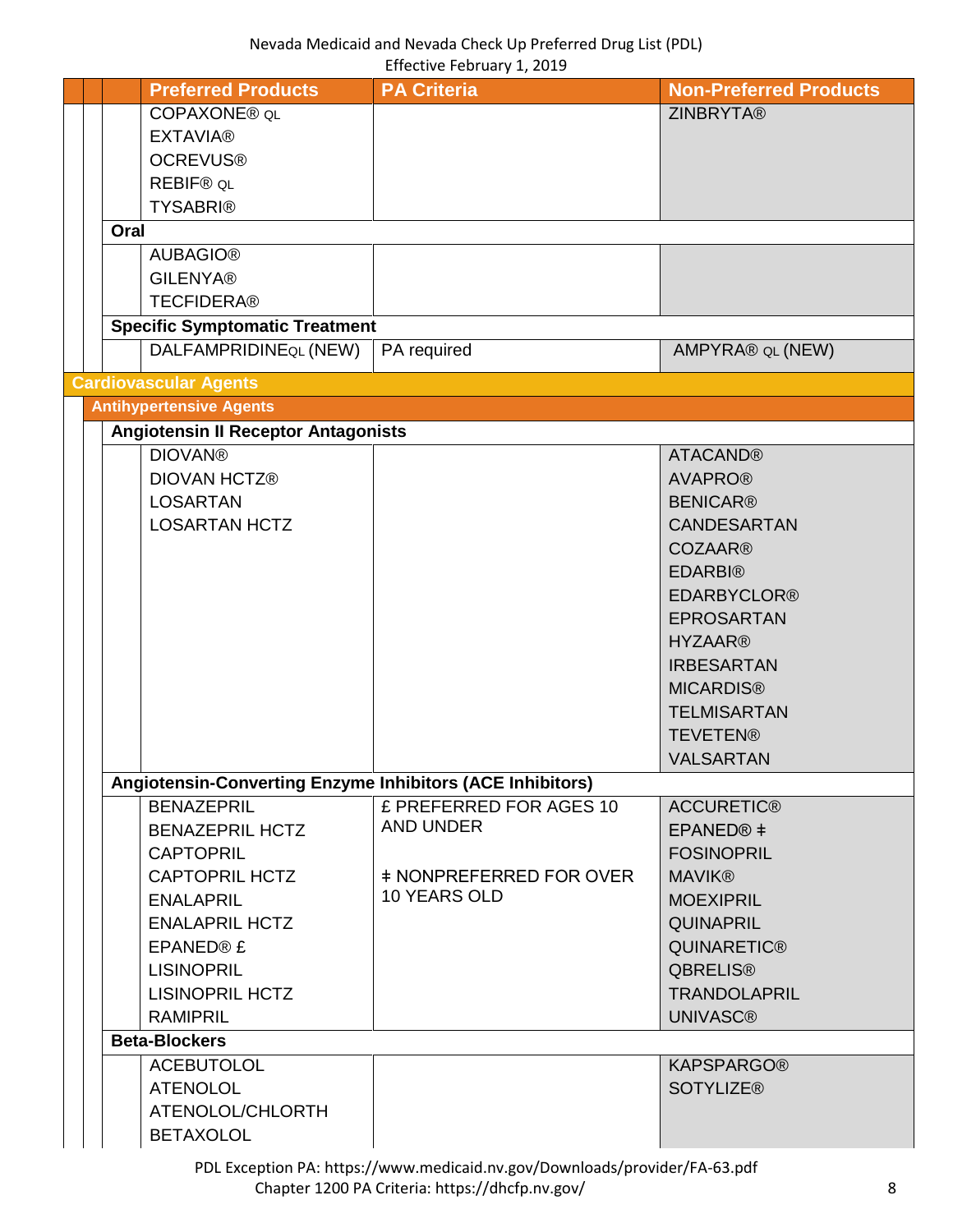|  | <b>Preferred Products</b>                 | <b>PA Criteria</b>                  | <b>Non-Preferred Products</b> |
|--|-------------------------------------------|-------------------------------------|-------------------------------|
|  | <b>BISOPROLOL</b>                         |                                     |                               |
|  | BISOPROLOL/HCTZ                           |                                     |                               |
|  | <b>BYSTOLIC®*</b>                         | *Restricted to ICD-10 codes J40-J48 |                               |
|  | <b>CARVEDILOL</b>                         |                                     |                               |
|  | <b>LABETALOL</b>                          |                                     |                               |
|  | METOPROLOL (Reg Release)                  |                                     |                               |
|  | <b>NADOLOL</b>                            |                                     |                               |
|  | <b>PINDOLOL</b>                           |                                     |                               |
|  | PROPRANOLOL                               |                                     |                               |
|  | PROPRANOLOL/HCTZ                          |                                     |                               |
|  | <b>SOTALOL</b>                            |                                     |                               |
|  | <b>TIMOLOL</b>                            |                                     |                               |
|  | <b>Calcium-Channel Blockers</b>           |                                     |                               |
|  | <b>AFEDITAB CR®</b>                       |                                     |                               |
|  | <b>AMLODIPINE</b>                         |                                     |                               |
|  | <b>CARTIA XT®</b>                         |                                     |                               |
|  | <b>DILTIA XT®</b>                         |                                     |                               |
|  | <b>DILTIAZEM ER</b>                       |                                     |                               |
|  | <b>DILTIAZEM HCL</b>                      |                                     |                               |
|  | <b>DYNACIRC CR®</b>                       |                                     |                               |
|  | <b>EXFORGE®</b>                           |                                     |                               |
|  | <b>EXFORGE HCT®</b>                       |                                     |                               |
|  | <b>FELODIPINE ER</b><br><b>ISRADIPINE</b> |                                     |                               |
|  | <b>LOTREL®</b>                            |                                     |                               |
|  | <b>NICARDIPINE</b>                        |                                     |                               |
|  | NIFEDIAC CC                               |                                     |                               |
|  | <b>NIFEDICAL XL</b>                       |                                     |                               |
|  | NIFEDIPINE ER                             |                                     |                               |
|  | <b>NISOLDIPINE ER</b>                     |                                     |                               |
|  | <b>TAZTIA XT®</b>                         |                                     |                               |
|  | <b>VERAPAMIL</b>                          |                                     |                               |
|  | <b>VERAPAMIL ER</b>                       |                                     |                               |
|  | <b>Vasodilators</b>                       |                                     |                               |
|  | Inhaled                                   |                                     |                               |
|  | <b>VENTAVIS®</b>                          |                                     |                               |
|  | <b>TYVASO®</b>                            |                                     |                               |
|  | Oral                                      |                                     |                               |
|  | <b>ADCIRCA®</b>                           |                                     | <b>ADEMPAS®</b>               |
|  | <b>ORENITRAM®</b>                         |                                     | <b>LETAIRIS®</b>              |
|  | <b>SILDENAFIL</b>                         |                                     | <b>OPSUMIT®</b>               |
|  | <b>TRACLEER®</b>                          |                                     | <b>REVATIO</b> <sup>®</sup>   |
|  |                                           |                                     | <b>TADALAFIL</b>              |
|  |                                           |                                     | <b>UPTRAVI®</b>               |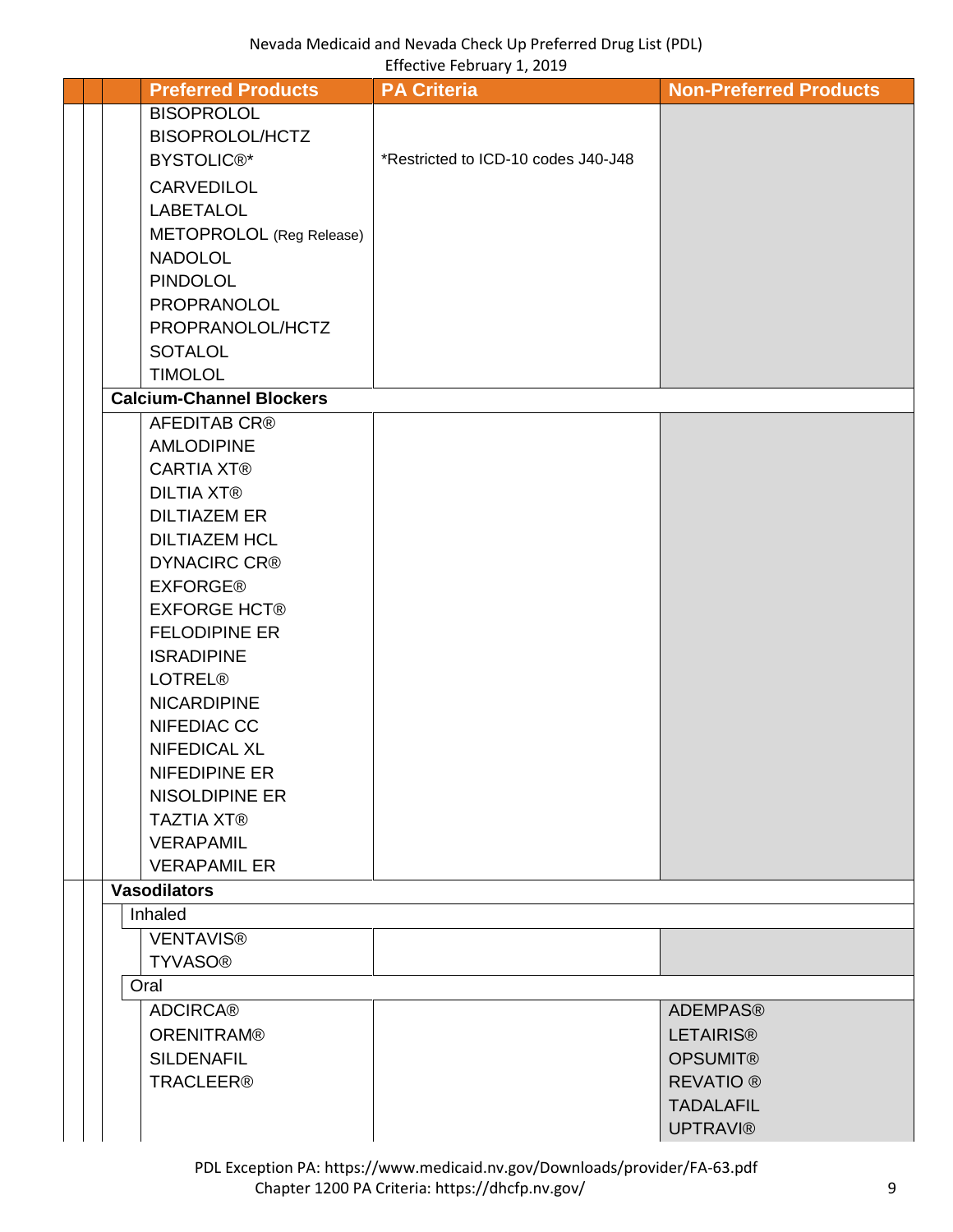<span id="page-9-0"></span>

| <b>Preferred Products</b>                     | <b>PA Criteria</b> | <b>Non-Preferred Products</b> |
|-----------------------------------------------|--------------------|-------------------------------|
| <b>Antilipemics</b>                           |                    |                               |
| <b>Bile Acid Sequestrants</b>                 |                    |                               |
| <b>COLESTIPOL</b>                             |                    | QUESTRAN®                     |
| <b>CHOLESTYRAMINE</b>                         |                    |                               |
|                                               |                    |                               |
| <b>WELCHOL®</b>                               |                    |                               |
| <b>Cholesterol Absorption Inhibitors</b>      |                    |                               |
| <b>ZETIA®</b>                                 |                    | <b>EZETIMIBE</b>              |
| <b>Fibric Acid Derivatives</b>                |                    |                               |
| <b>FENOFIBRATE</b>                            |                    | <b>ANTARA®</b>                |
| <b>FENOFIBRIC</b>                             |                    | <b>FENOGLIDE®</b>             |
| <b>GEMFIBROZIL</b>                            |                    | <b>FIBRICOR®</b>              |
|                                               |                    | <b>LIPOFEN®</b>               |
|                                               |                    | <b>LOFIBRA®</b>               |
|                                               |                    | <b>TRICOR®</b>                |
|                                               |                    | <b>TRIGLIDE®</b>              |
|                                               |                    | <b>TRILIPIX®</b>              |
| <b>HMG-CoA Reductase Inhibitors (Statins)</b> |                    |                               |
| <b>ATORVASTATIN</b>                           |                    | <b>ADVICOR®</b>               |
| CRESTOR <sup>®</sup> QL                       |                    | <b>ALTOPREV®</b>              |
| <b>FLUVASTATIN</b>                            |                    | AMLODIPINE/ATORVASTATIN       |
| <b>LOVASTATIN</b>                             |                    | <b>CADUET®</b>                |
| <b>PRAVASTATIN</b>                            |                    | EZETIMIBE-SIMVASTATIN         |
| <b>SIMVASTATIN</b>                            |                    | <b>LESCOL®</b>                |
|                                               |                    | <b>LESCOL XL®</b>             |
|                                               |                    | <b>LIPITOR®</b>               |
|                                               |                    | <b>LIPTRUZET®</b>             |
|                                               |                    | <b>LIVALO®</b>                |
|                                               |                    | <b>MEVACOR®</b>               |
|                                               |                    | <b>PRAVACHOL®</b>             |
|                                               |                    | <b>ROSUVASTATIN</b>           |
|                                               |                    | <b>SIMCOR®</b>                |
|                                               |                    | <b>VYTORIN®</b>               |
|                                               |                    | <b>ZOCOR®</b>                 |
|                                               |                    | <b>ZYPITAMAG®</b>             |
| <b>Niacin Agents</b>                          |                    |                               |
| NIASPAN® (Brand only)                         |                    | <b>NIACOR®</b>                |
| <b>NIACIN ER (ALL</b>                         |                    |                               |
| <b>GENERICS)</b>                              |                    |                               |
| <b>Omega-3 Fatty Acids</b>                    |                    |                               |
| <b>LOVAZA®</b>                                |                    | OMEGA-3-ACID                  |
| <b>VASCEPA®</b>                               |                    | <b>OMTRYG®</b>                |
|                                               |                    |                               |
|                                               |                    |                               |
|                                               |                    |                               |
|                                               |                    |                               |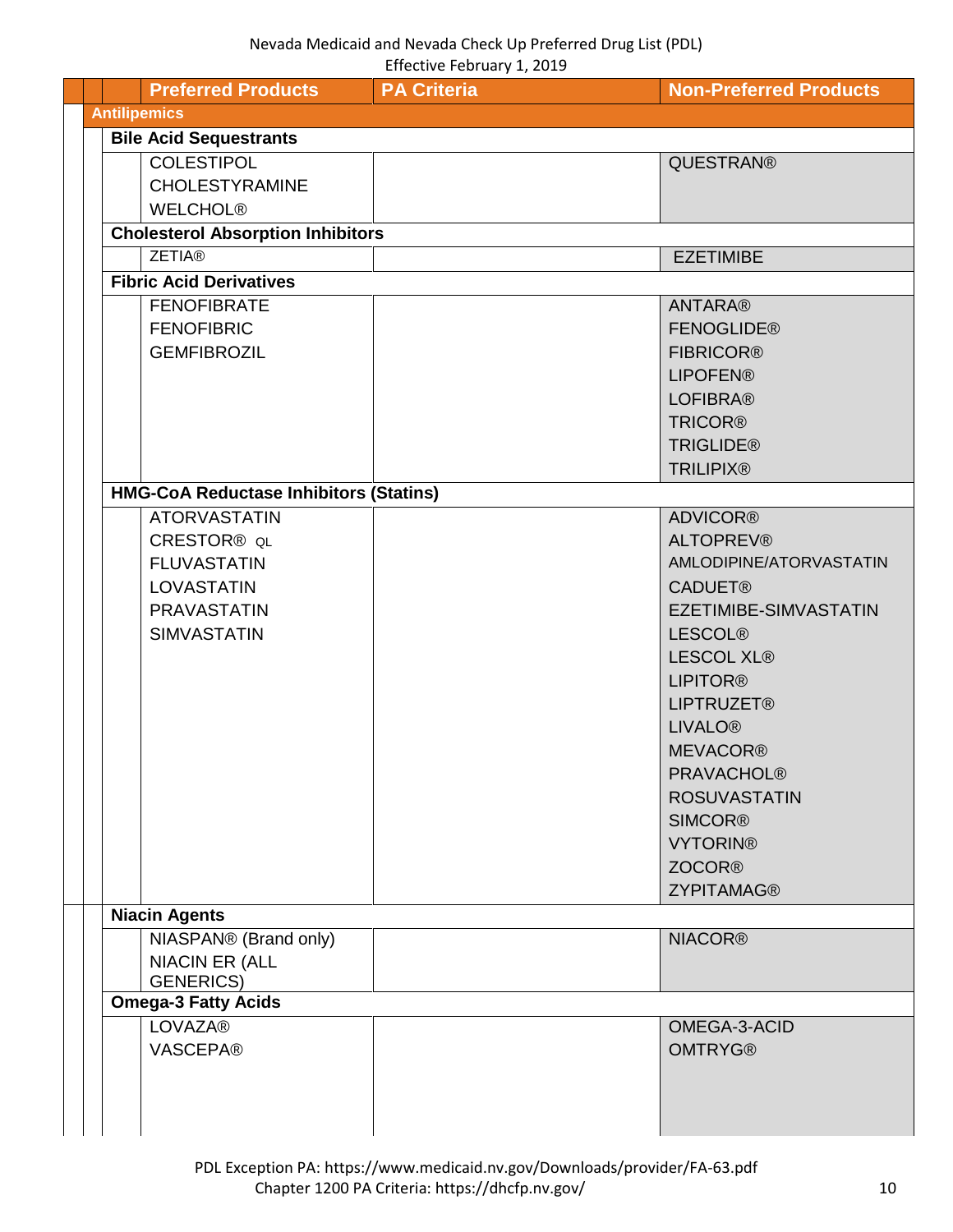<span id="page-10-3"></span><span id="page-10-2"></span><span id="page-10-1"></span><span id="page-10-0"></span>

|  | <b>Preferred Products</b>                                                                                                                                                      | <b>PA Criteria</b>                                                           | <b>Non-Preferred Products</b>                                                                                                                                   |
|--|--------------------------------------------------------------------------------------------------------------------------------------------------------------------------------|------------------------------------------------------------------------------|-----------------------------------------------------------------------------------------------------------------------------------------------------------------|
|  | <b>Dermatological Agents</b>                                                                                                                                                   |                                                                              |                                                                                                                                                                 |
|  | <b>Antipsoriatic Agents</b>                                                                                                                                                    |                                                                              |                                                                                                                                                                 |
|  | <b>Topical Vitamin D Analogs</b>                                                                                                                                               |                                                                              |                                                                                                                                                                 |
|  | <b>DOVONEX® CREAM</b><br>SORILUX® (FOAM)<br><b>TACLONEX® SUSP</b>                                                                                                              |                                                                              | <b>CALCITENE®</b><br><b>CALCIPOTRIENE</b><br><b>CALCIPOTRIENE</b><br>OINT/BETAMETHAZONE                                                                         |
|  | <b>VECTICAL® (OINT)</b>                                                                                                                                                        |                                                                              | ENSTILAR ® (AER)<br><b>TACLONEX OINT</b>                                                                                                                        |
|  | <b>Topical Analgesics</b>                                                                                                                                                      |                                                                              |                                                                                                                                                                 |
|  | <b>CAPSAICIN</b><br><b>FLECTOR®</b><br><b>LIDOCAINE</b><br><b>LIDOCAINE HC</b><br><b>LIDOCAINE VISCOUS</b><br>LIDOCAINE/PRILOCAINE<br><b>PENNSAID®</b><br><b>VOLTAREN® GEL</b> |                                                                              | DICLOFENAC (gel/sol)<br><b>EMLA®</b><br>LIDODERM® QL<br><b>LIDAMANTLE®</b>                                                                                      |
|  | <b>Topical Anti-infectives</b>                                                                                                                                                 |                                                                              |                                                                                                                                                                 |
|  |                                                                                                                                                                                | Acne Agents: Topical, Benzoyl Peroxide, Antibiotics and Combination Products |                                                                                                                                                                 |
|  | <b>ACANYA®</b><br>AZELEX® 20% cream<br><b>BENZACLIN®</b><br>BENZOYL PEROXIDE (2.5,<br>5 and 10% only)<br><b>CLINDAMYCIN</b><br><b>ONEXTON GEL®</b>                             | PA required if over 21 years old                                             | <b>ACZONE GEL®</b><br>BENZOYL PER AEROSOL<br><b>CLINDAMYCIN AEROSOL</b><br>CLINDAMYCIN/BENZOYL<br><b>PEROXIDE GEL</b><br><b>DUAC CS®</b><br><b>ERYTHROMYCIN</b> |
|  |                                                                                                                                                                                |                                                                              | ERYTHROMYCIN/BENZOYL<br>PEROXIDE SODIUM<br><b>SODIUM</b><br>SULFACETAMIDE/SULFUR<br><b>SULFACETAMIDE</b>                                                        |
|  | <b>Impetigo Agents: Topical</b>                                                                                                                                                |                                                                              |                                                                                                                                                                 |
|  | <b>MUPIROCIN OINT</b>                                                                                                                                                          |                                                                              | <b>ALTABAX®</b><br><b>CENTANY®</b><br><b>MUPIROCIN CREAM</b>                                                                                                    |
|  | <b>Topical Antifungals (onychomycosis)</b>                                                                                                                                     |                                                                              |                                                                                                                                                                 |
|  | <b>CICLOPIROX SOLN</b><br><b>TERBINAFINE TABS</b>                                                                                                                              | PA required                                                                  | <b>JUBLIA®</b><br><b>KERYDIN®</b><br><b>PENLAC®</b><br><b>ITRACONAZOLE</b>                                                                                      |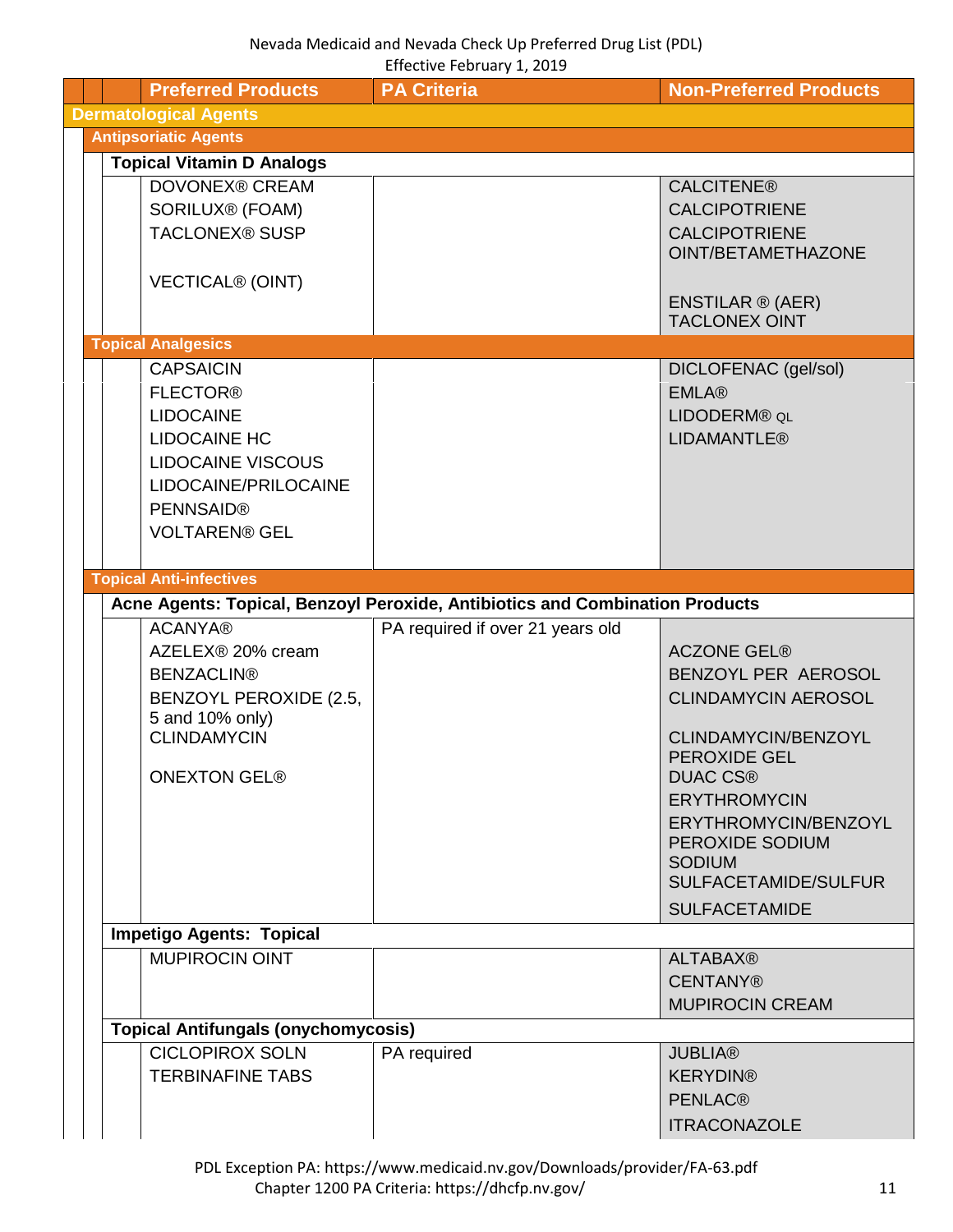<span id="page-11-1"></span><span id="page-11-0"></span>

|  | <b>Preferred Products</b>               | <b>PA Criteria</b>                                                         | <b>Non-Preferred Products</b> |
|--|-----------------------------------------|----------------------------------------------------------------------------|-------------------------------|
|  | <b>Topical Antivirals</b>               |                                                                            |                               |
|  | <b>ABREVA®</b>                          |                                                                            | <b>ACYCLOVIR OINT</b>         |
|  |                                         |                                                                            |                               |
|  | <b>XERESE® CREAM</b>                    |                                                                            | <b>DENAVIR®</b>               |
|  | ZOVIRAX®, OINTMENT                      |                                                                            |                               |
|  | <b>Topical Scabicides</b>               |                                                                            |                               |
|  | <b>NIX®</b>                             | * PA required                                                              | <b>EURAX®</b>                 |
|  | <b>PERMETHRIN</b>                       |                                                                            | <b>LINDANE</b>                |
|  | <b>RID®</b>                             |                                                                            | <b>MALATHION</b>              |
|  | <b>SKLICE®</b>                          |                                                                            | NATROBA®*                     |
|  | <b>ULESFIA®</b>                         |                                                                            | <b>OVIDE®</b>                 |
|  |                                         |                                                                            | <b>SPINOSAD</b>               |
|  | <b>Topical Anti-inflammatory Agents</b> |                                                                            |                               |
|  | <b>Immunomodulators: Topical</b>        |                                                                            |                               |
|  | ELIDEL <sup>®</sup> QL                  | Prior authorization is required for all                                    | <b>TACROLIMUS</b>             |
|  | <b>EUCRISA®</b>                         | drugs in this class                                                        |                               |
|  | PROTOPIC® QL                            |                                                                            |                               |
|  | <b>Topical Antineoplastics</b>          |                                                                            |                               |
|  | <b>Topical Retinoids</b>                |                                                                            |                               |
|  | RETIN-A MICRO®(Pump                     | Payable only for recipients up to                                          | <b>ADAPALENE GEL AND</b>      |
|  | and Tube)                               | age 21.                                                                    | <b>CREAM</b>                  |
|  |                                         |                                                                            | <b>ATRALIN®</b>               |
|  | <b>TAZORAC®</b>                         |                                                                            | <b>AVITA®</b>                 |
|  | <b>ZIANA®</b>                           |                                                                            | <b>DIFFERIN®</b>              |
|  |                                         |                                                                            | <b>EPIDUO®</b>                |
|  |                                         |                                                                            | <b>TRETINOIN</b>              |
|  |                                         |                                                                            | <b>TRETIN-X®</b>              |
|  |                                         |                                                                            | <b>VELTIN®</b>                |
|  | <b>Electrolytic and Renal Agents</b>    |                                                                            |                               |
|  | <b>Phosphate Binding Agents</b>         |                                                                            |                               |
|  | <b>CALCIUM ACETATE CAP</b>              |                                                                            | <b>AURYXIA®</b>               |
|  | <b>ELIPHOS®</b>                         |                                                                            | <b>CALCIUM ACETATE TAB</b>    |
|  | <b>RENAGEL®</b>                         |                                                                            | <b>FOSRENOL®</b>              |
|  | <b>RENVELA®</b>                         |                                                                            | <b>PHOSLO®</b>                |
|  |                                         |                                                                            | <b>PHOSLYRA®</b>              |
|  |                                         |                                                                            | <b>SEVELAMER CARBONATE</b>    |
|  |                                         |                                                                            | <b>VELPHORO®</b>              |
|  | <b>Gastrointestinal Agents</b>          |                                                                            |                               |
|  | <b>Antiemetics</b>                      |                                                                            |                               |
|  | <b>Miscellaneous</b>                    |                                                                            |                               |
|  | <b>Diclegis®</b>                        |                                                                            | <b>BONJESTA®</b>              |
|  | <b>OTC Doxylamine</b>                   |                                                                            |                               |
|  | 25mg/Pyridoxine 10mg                    |                                                                            |                               |
|  | Serotonin-receptor antagonists/Combo    |                                                                            |                               |
|  | <b>GRANISETRON QL</b>                   |                                                                            | <b>AKYNZEO®</b>               |
|  |                                         | PDL Exception PA: https://www.medicaid.nv.gov/Downloads/provider/FA-63.pdf |                               |

<span id="page-11-5"></span><span id="page-11-4"></span><span id="page-11-3"></span><span id="page-11-2"></span>Chapter 1200 PA Criteria: https://dhcfp.nv.gov/ 12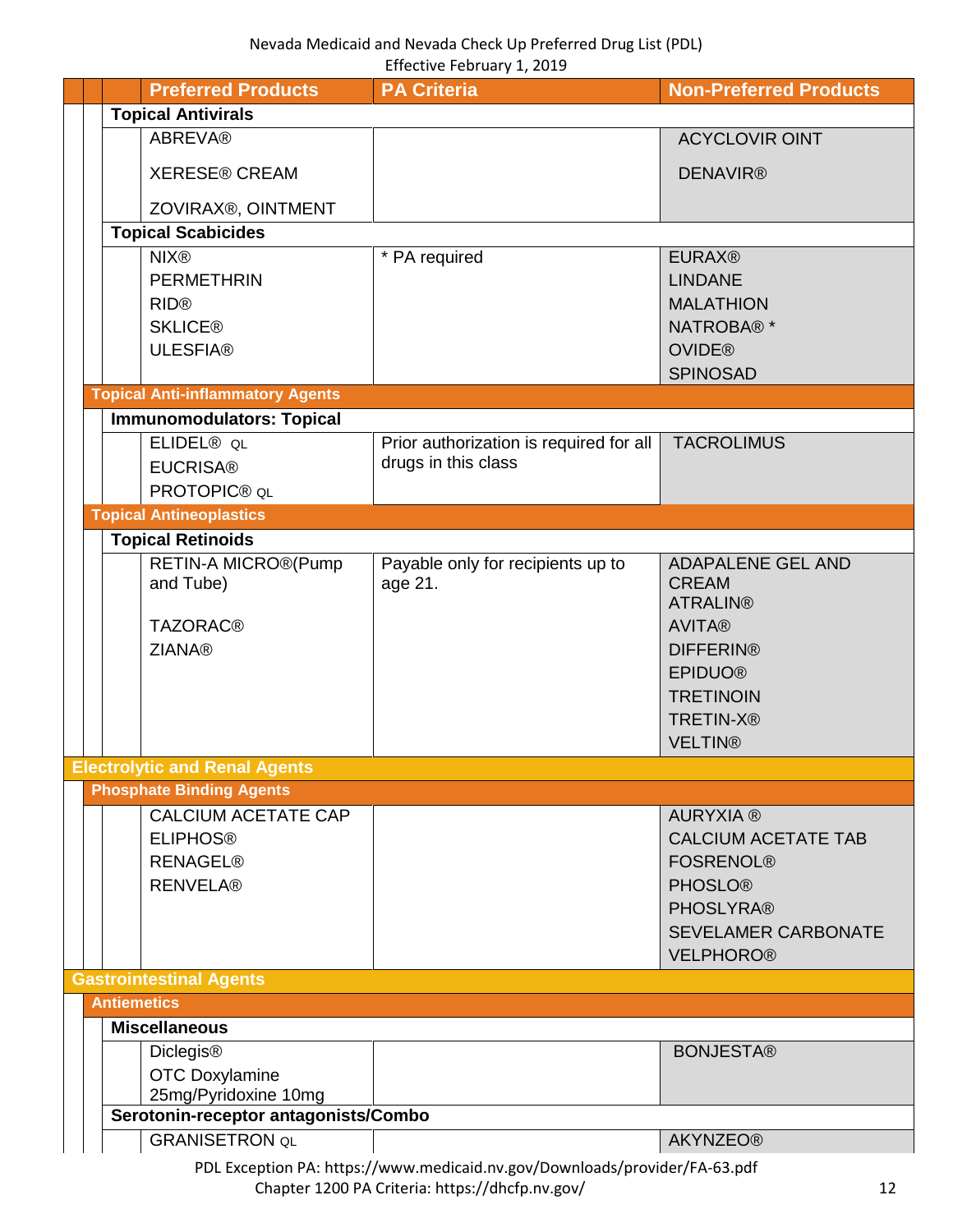<span id="page-12-2"></span><span id="page-12-1"></span><span id="page-12-0"></span>

|  | <b>Preferred Products</b>              |                                                   | <b>PA Criteria</b>                 | <b>Non-Preferred Products</b>  |
|--|----------------------------------------|---------------------------------------------------|------------------------------------|--------------------------------|
|  | <b>ONDANSETRON QL</b>                  |                                                   | PA required for all medication in  | ANZEMET® QL                    |
|  |                                        |                                                   | this class                         |                                |
|  |                                        |                                                   |                                    | <b>KYTRIL® QL</b>              |
|  |                                        |                                                   |                                    | <b>SANCUSO®</b>                |
|  |                                        |                                                   |                                    | ZOFRAN® QL                     |
|  |                                        |                                                   |                                    | ZUPLENZ® QL                    |
|  | <b>Antiulcer Agents</b>                |                                                   |                                    |                                |
|  | <b>H2 blockers</b>                     |                                                   |                                    |                                |
|  | <b>FAMOTIDINE</b>                      |                                                   |                                    |                                |
|  | <b>RANITIDINE</b>                      |                                                   | *PA not required for < 12 years    |                                |
|  | <b>RANITIDINE SYRUP*</b>               |                                                   |                                    |                                |
|  | <b>Proton Pump Inhibitors (PPIs)</b>   |                                                   |                                    |                                |
|  | <b>NEXIUM® CAPSULES</b>                |                                                   | PA required if exceeding 1 per day | <b>ACIPHEX®</b>                |
|  |                                        | <b>NEXIUM® POWDER FOR</b>                         |                                    | <b>DEXILANT®</b>               |
|  | SUSP*                                  |                                                   |                                    |                                |
|  |                                        |                                                   |                                    | <b>ESOMEPRAZOLE</b>            |
|  | <b>PANTOPRAZOLE</b>                    |                                                   | *for children $\leq$ 12 yrs.       | <b>LANSOPRAZOLE</b>            |
|  |                                        |                                                   |                                    | <b>OMEPRAZOLE OTC TABS</b>     |
|  |                                        |                                                   |                                    | <b>PREVACID®</b>               |
|  |                                        |                                                   |                                    | <b>PRILOSEC®</b>               |
|  |                                        |                                                   |                                    | <b>PRILOSEC® OTC TABS</b>      |
|  |                                        |                                                   |                                    | <b>PROTONIX®</b>               |
|  |                                        | <b>Functional Gastrointestinal Disorder Drugs</b> |                                    |                                |
|  | AMITIZA® *                             |                                                   | * PA required for Opioid Induced   | MOVANTIK®*                     |
|  | <b>LINZESS®</b>                        |                                                   | Constipation                       | <b>RELISTOR®*</b>              |
|  |                                        |                                                   |                                    | <b>SYMPROIC®</b>               |
|  |                                        |                                                   |                                    | <b>TRULANCE®</b>               |
|  |                                        | <b>Gastrointestinal Anti-inflammatory Agents</b>  |                                    |                                |
|  | <b>APRISO®</b>                         |                                                   |                                    | <b>COLAZAL®</b>                |
|  | <b>ASACOL HD®</b>                      |                                                   |                                    | <b>GIAZO®</b>                  |
|  | <b>ASACOL®SUPP</b>                     |                                                   |                                    | <b>MESALAMINE (GEN LIALDA)</b> |
|  | <b>BALSALAZIDE®</b>                    |                                                   |                                    | MESALAMINE (GEN ASACOL HD)     |
|  | <b>CANASA®</b>                         |                                                   |                                    |                                |
|  | <b>DELZICOL®</b>                       |                                                   |                                    |                                |
|  |                                        |                                                   |                                    |                                |
|  | <b>LIALDA</b> ®                        |                                                   |                                    |                                |
|  | <b>MESALAMINE ENEMA</b><br><b>SUSP</b> |                                                   |                                    |                                |
|  | <b>PENTASA®</b>                        |                                                   |                                    |                                |
|  | <b>SULFASALAZINE DR</b>                |                                                   |                                    |                                |
|  |                                        |                                                   |                                    |                                |
|  | <b>SULFASALAZINE IR</b>                |                                                   |                                    |                                |
|  | <b>Gastrointestinal Enzymes</b>        |                                                   |                                    |                                |
|  | <b>CREON®</b>                          |                                                   |                                    | <b>PANCREAZE®</b>              |
|  | <b>ZENPEP®</b>                         |                                                   |                                    | <b>PANCRELIPASE</b>            |
|  |                                        |                                                   |                                    | <b>PERTZYE®</b>                |
|  |                                        |                                                   |                                    |                                |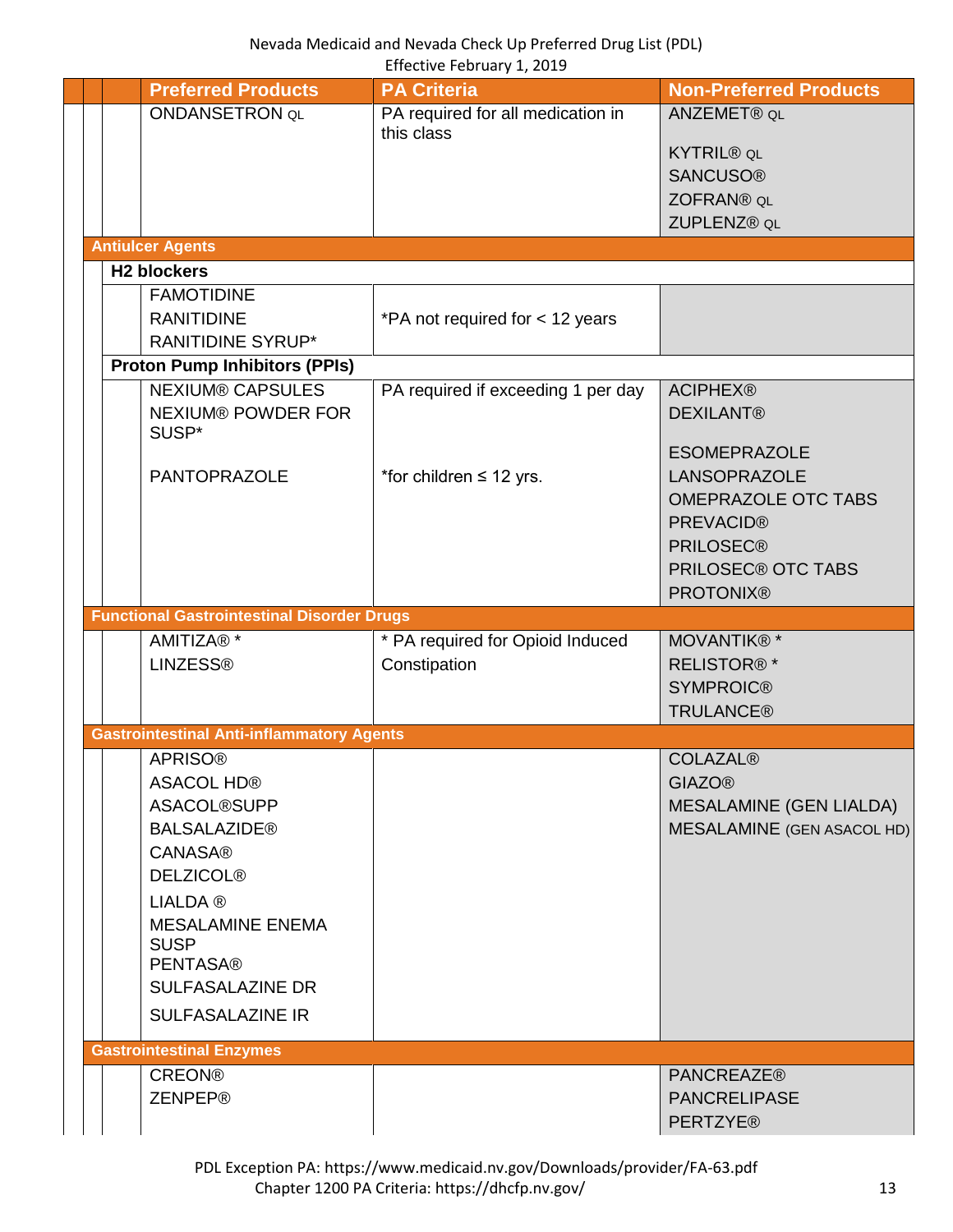<span id="page-13-4"></span><span id="page-13-3"></span><span id="page-13-2"></span><span id="page-13-1"></span><span id="page-13-0"></span>

|  |      | <b>Preferred Products</b>                        | <b>PA Criteria</b>            | <b>Non-Preferred Products</b> |
|--|------|--------------------------------------------------|-------------------------------|-------------------------------|
|  |      |                                                  |                               | <b>ULTRESA®</b>               |
|  |      |                                                  |                               | <b>VIOKACE®</b>               |
|  |      | <b>Genitourinary Agents</b>                      |                               |                               |
|  |      | <b>Benign Prostatic Hyperplasia (BPH) Agents</b> |                               |                               |
|  |      | 5-Alpha Reductase Inhibitors                     |                               |                               |
|  |      |                                                  |                               |                               |
|  |      | <b>DUTASTERIDE</b>                               |                               | <b>AVODART®</b>               |
|  |      | <b>FINASTERIDE</b>                               |                               | DUTASTERIDE/TAMSULOSIN        |
|  |      |                                                  |                               | <b>JALYN®</b>                 |
|  |      |                                                  |                               | <b>PROSCAR®</b>               |
|  |      | <b>Alpha-Blockers</b>                            |                               |                               |
|  |      | <b>DOXAZOSIN</b>                                 |                               | <b>ALFUZOSIN</b>              |
|  |      | <b>TAMSULOSIN</b>                                |                               | <b>CARDURA®</b>               |
|  |      | <b>TERAZOSIN</b>                                 |                               | <b>FLOMAX®</b>                |
|  |      |                                                  |                               |                               |
|  |      |                                                  |                               | <b>MINIPRESS®</b>             |
|  |      |                                                  |                               | <b>PRAZOSIN</b>               |
|  |      |                                                  |                               | <b>RAPAFLO®</b>               |
|  |      |                                                  |                               | <b>UROXATRAL®</b>             |
|  |      | <b>Bladder Antispasmodics</b>                    |                               |                               |
|  |      | <b>BETHANECHOL</b>                               |                               | <b>DETROL®</b>                |
|  |      | <b>OXYBUTYNIN</b>                                |                               | <b>DETROL LA®</b>             |
|  |      | TABS/SYRUP/ER                                    |                               |                               |
|  |      | <b>TOVIAZ®</b>                                   |                               | <b>DITROPAN XL®</b>           |
|  |      | <b>VESICARE®</b>                                 |                               | <b>ENABLEX®</b>               |
|  |      |                                                  |                               | <b>FLAVOXATE</b>              |
|  |      |                                                  |                               | <b>GELNIQUE®</b>              |
|  |      |                                                  |                               |                               |
|  |      |                                                  |                               | <b>MYRBETRIQ®</b>             |
|  |      |                                                  |                               | <b>OXYTROL®</b>               |
|  |      |                                                  |                               | <b>SANCTURA®</b>              |
|  |      |                                                  |                               | <b>TOLTERODINE</b>            |
|  |      |                                                  |                               | <b>TROSPIUM</b>               |
|  |      | <b>Hematological Agents</b>                      |                               |                               |
|  |      | <b>Anticoagulants</b>                            |                               |                               |
|  | Oral |                                                  |                               |                               |
|  |      | <b>COUMADIN®</b>                                 | * No PA required if approved  | SAVAYSA®*                     |
|  |      | <b>ELIQUIS®*</b>                                 | diagnosis code transmitted on |                               |
|  |      | <b>JANTOVEN®</b>                                 | claim                         |                               |
|  |      |                                                  |                               |                               |
|  |      | PRADAXA® * QL                                    |                               |                               |
|  |      | <b>WARFARIN</b>                                  |                               |                               |
|  |      | XARELTO <sup>®</sup> *                           |                               |                               |
|  |      | Injectable                                       |                               |                               |
|  |      | <b>FONDAPARINUX</b>                              |                               | <b>ARIXTRA®</b>               |
|  |      | <b>ENOXAPARIN</b>                                |                               | <b>INNOHEP®</b>               |
|  |      | <b>FRAGMIN®</b>                                  |                               | <b>LOVENOX®</b>               |
|  |      |                                                  |                               |                               |
|  |      |                                                  |                               |                               |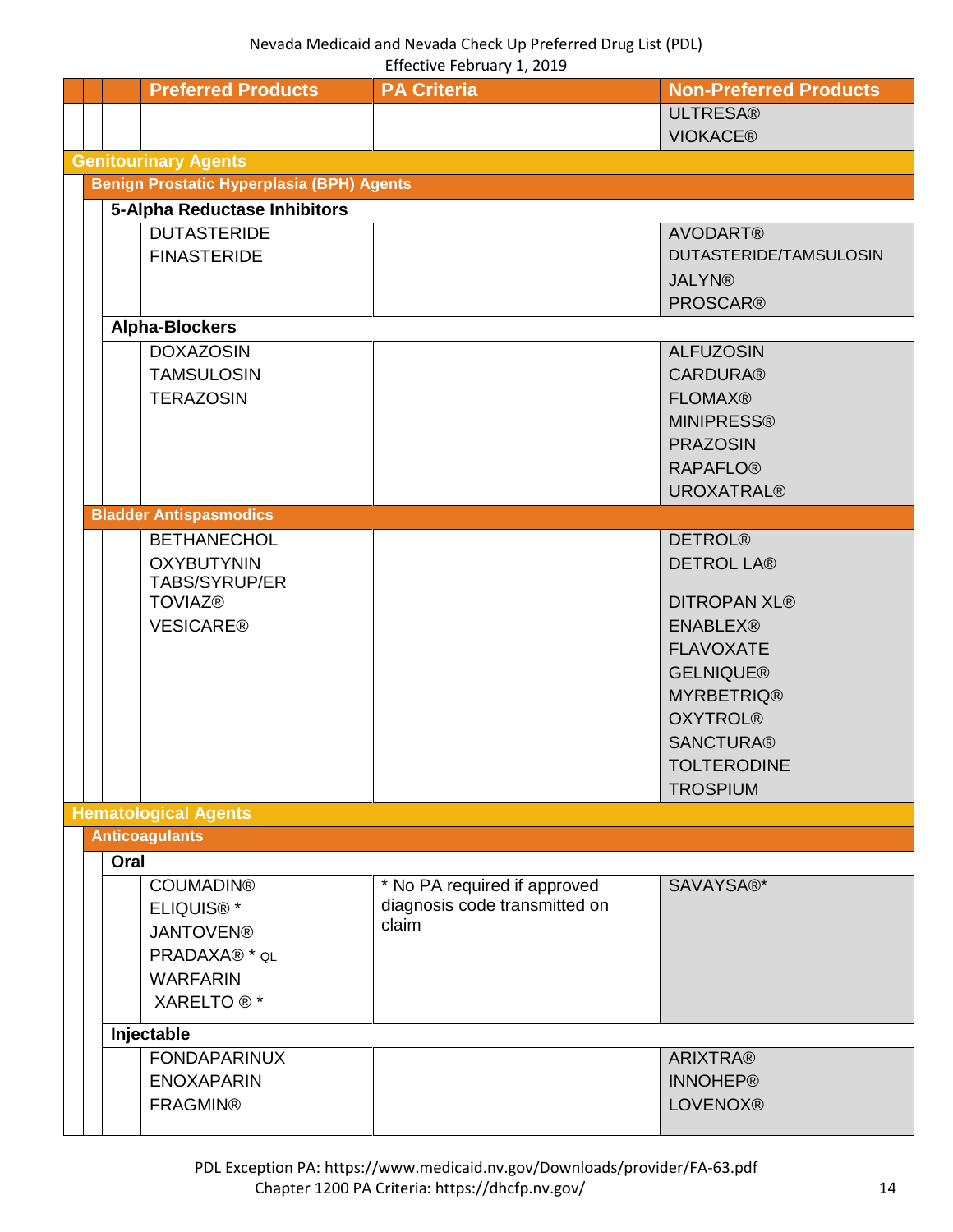<span id="page-14-4"></span><span id="page-14-3"></span><span id="page-14-2"></span><span id="page-14-1"></span><span id="page-14-0"></span>

|  |                  | <b>Preferred Products</b>                         | <b>PA Criteria</b>                | <b>Non-Preferred Products</b>    |
|--|------------------|---------------------------------------------------|-----------------------------------|----------------------------------|
|  |                  | <b>Erythropoiesis-Stimulating Agents</b>          |                                   |                                  |
|  |                  | ARANESP® QL                                       | PA required                       | <b>EPOGEN® QL</b>                |
|  |                  | PROCRIT® QL                                       | <b>Quantity Limit</b>             | <b>MIRCERA® QL</b>               |
|  |                  |                                                   |                                   | <b>RETACRIT®</b>                 |
|  |                  | <b>Platelet Inhibitors</b>                        |                                   |                                  |
|  |                  | <b>AGGRENOX®</b>                                  | * PA required                     | ASPIRIN/DIPYRIDAMOLE             |
|  |                  | <b>ANAGRELIDE</b>                                 |                                   | <b>DURLAZA®</b>                  |
|  |                  | <b>ASPIRIN</b>                                    |                                   | EFFIENT® * QL                    |
|  |                  | <b>BRILINTA®</b> * QL                             |                                   | <b>PLAVIX®</b>                   |
|  |                  | <b>CILOSTAZOL®</b>                                |                                   | <b>PRASUGREL</b>                 |
|  |                  | <b>CLOPIDOGREL</b>                                |                                   | <b>ZONTIVITY®</b>                |
|  |                  | <b>DIPYRIDAMOLE</b>                               |                                   | <b>YOSPRALA®</b>                 |
|  |                  |                                                   |                                   |                                  |
|  |                  | <b>Hormones and Hormone Modifiers</b>             |                                   |                                  |
|  | <b>Androgens</b> |                                                   |                                   |                                  |
|  |                  | <b>ANDROGEL®</b>                                  | <b>PA</b> required                | <b>AXIRON®</b>                   |
|  |                  | <b>ANDRODERM®</b>                                 | <b>PA Form:</b>                   | <b>FORTESTA®</b>                 |
|  |                  |                                                   |                                   | <b>NATESTO®</b>                  |
|  |                  |                                                   | https://www.medicaid.nv.gov/Downl | <b>STRIANT®</b>                  |
|  |                  |                                                   | oads/provider/FA-72.pdf           | <b>TESTIM®</b>                   |
|  |                  |                                                   |                                   | <b>TESTOSTERONE GEL</b>          |
|  |                  |                                                   |                                   | <b>VOGELXO®</b>                  |
|  |                  |                                                   |                                   |                                  |
|  |                  | <b>Antidiabetic Agents</b>                        |                                   |                                  |
|  |                  | Alpha-Glucosidase Inhibitors/Amylin analogs/Misc. |                                   |                                  |
|  |                  | <b>ACARBOSE</b>                                   |                                   | <b>CYCLOSET®</b>                 |
|  |                  | <b>GLYSET®</b>                                    |                                   | <b>PRECOSE®</b>                  |
|  |                  | SYMLIN® (PA required)                             |                                   |                                  |
|  |                  | <b>Biguanides</b>                                 |                                   |                                  |
|  |                  | <b>FORTAMET®</b>                                  |                                   | METFORMIN (GEN                   |
|  |                  |                                                   |                                   | GLUMETZA)                        |
|  |                  | <b>GLUCOPHAGE®</b>                                |                                   |                                  |
|  |                  | <b>GLUCOPHAGE XR®</b>                             |                                   |                                  |
|  |                  | <b>METFORMIN EXT-REL</b>                          |                                   |                                  |
|  |                  | (Glucophage XR®)                                  |                                   |                                  |
|  |                  | <b>GLUMETZA®</b>                                  |                                   |                                  |
|  |                  | <b>METFORMIN</b>                                  |                                   |                                  |
|  |                  | (Glucophage <sup>®)</sup>                         |                                   |                                  |
|  |                  | <b>RIOMET®</b>                                    |                                   |                                  |
|  |                  | <b>Dipeptidyl Peptidase-4 Inhibitors</b>          |                                   |                                  |
|  |                  | <b>JANUMET®</b>                                   |                                   | <b>ALOGLIPTIN</b>                |
|  |                  | <b>JANUMET XR®</b>                                |                                   | ALOGLIPTIN-METFORMIN             |
|  |                  | <b>JANUVIA®</b>                                   |                                   | ALOGLIPTIN-PIOGLITAZONE          |
|  |                  | <b>JENTADUETO®</b><br>KOMBIGLYZE XR®              |                                   | <b>KAZANO®</b><br><b>NESINA®</b> |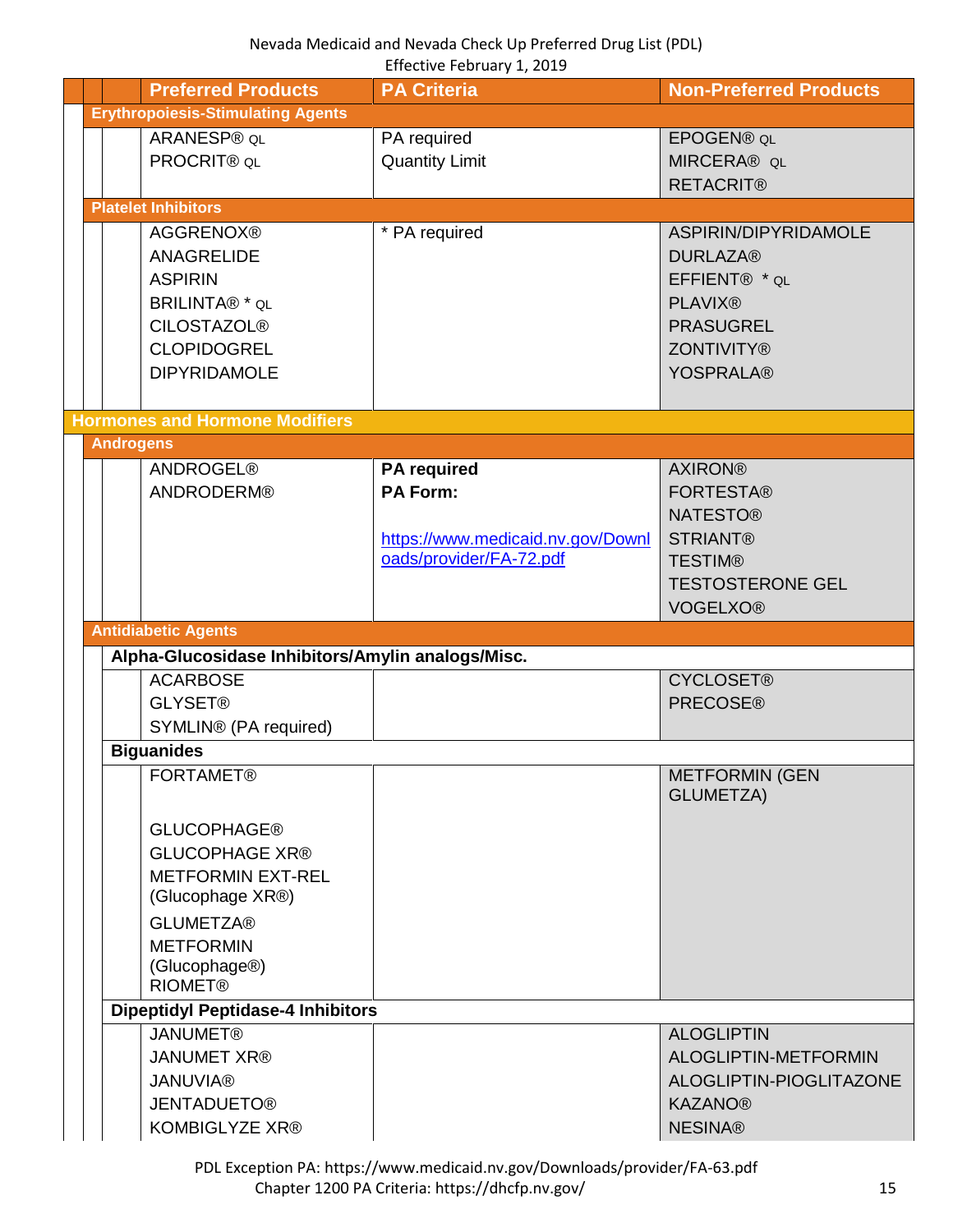| <b>Preferred Products</b>                          | <b>PA Criteria</b> | <b>Non-Preferred Products</b> |
|----------------------------------------------------|--------------------|-------------------------------|
| <b>ONGLYZA®</b>                                    |                    | <b>OSENI®</b>                 |
| <b>TRADJENTA®</b>                                  |                    |                               |
|                                                    |                    |                               |
| <b>Incretin Mimetics</b>                           |                    |                               |
| BYDUREON® *                                        | * PA required      | <b>ADLYXIN®</b>               |
| <b>BYDUREON® PEN *</b>                             |                    | <b>BYDUREON® BCISE *</b>      |
| BYETTA®*                                           |                    | <b>OZEMPIC®</b>               |
| <b>TRULICITY®</b>                                  |                    | <b>SOLIQUA®</b>               |
| VICTOZA®*                                          |                    | <b>TANZEUM®</b>               |
|                                                    |                    | <b>XULTOPHY®</b>              |
| Insulins (Vials, Pens and Inhaled)                 |                    |                               |
| <b>APIDRA®</b>                                     |                    | <b>ADMELOG®</b>               |
| <b>HUMALOG®</b>                                    |                    | <b>AFREZZA®</b>               |
| <b>HUMULIN®</b>                                    |                    | <b>BASAGLAR®</b>              |
| <b>LANTUS®</b>                                     |                    | <b>FIASP®</b>                 |
| <b>LEVEMIR®</b>                                    |                    | HUMALOG® U-200                |
| <b>NOVOLIN®</b>                                    |                    | TOUJEO SOLO® 300 IU/ML        |
| <b>NOVOLOG®</b>                                    |                    |                               |
| <b>TRESIBA FLEX INJ</b>                            |                    |                               |
| <b>Meglitinides</b>                                |                    |                               |
| NATEGLINIDE (Starlix®)                             |                    |                               |
| <b>PRANDIMET®</b>                                  |                    |                               |
| <b>PRANDIN®</b><br><b>STARLIX®</b>                 |                    |                               |
| Sodium-Glucose Co-Transporter 2 (SGLT2) Inhibitors |                    |                               |
| <b>FARXIGA®</b>                                    |                    | <b>GLYXAMBI®</b>              |
| <b>INVOKANA®</b>                                   |                    | <b>INVOKAMET®</b>             |
| <b>JARDIANCE®</b>                                  |                    | <b>INVOKAMET® XR</b>          |
|                                                    |                    | QTERN®                        |
|                                                    |                    | <b>SEGLUROMET®</b>            |
|                                                    |                    | <b>STEGLATRO®</b>             |
|                                                    |                    | STEGLUJAN™                    |
|                                                    |                    | <b>SYNJARDY®</b>              |
|                                                    |                    | <b>SYNJARDY® XR</b>           |
|                                                    |                    | <b>XIGDUO XR®</b>             |
| <b>Sulfonylureas</b>                               |                    |                               |
| <b>AMARYL®</b>                                     |                    |                               |
| <b>CHLORPROPAMIDE</b>                              |                    |                               |
| <b>DIABETA®</b>                                    |                    |                               |
| GLIMEPIRIDE (Amaryl®)                              |                    |                               |
| GLIPIZIDE (Glucotrol®)                             |                    |                               |
| <b>GLUCOTROL®</b>                                  |                    |                               |
| <b>GLUCOVANCE®</b>                                 |                    |                               |
|                                                    |                    |                               |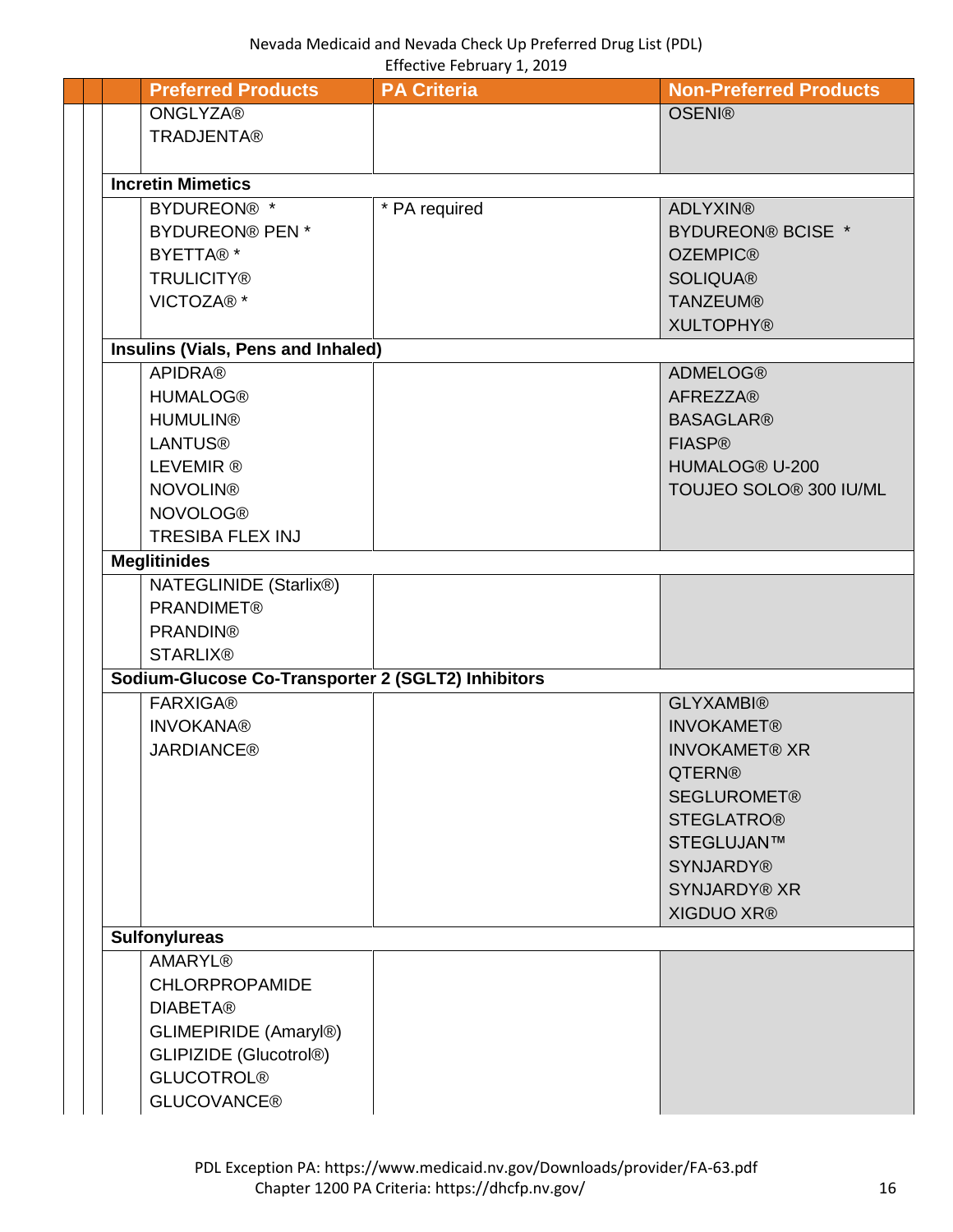<span id="page-16-4"></span><span id="page-16-3"></span><span id="page-16-2"></span><span id="page-16-1"></span><span id="page-16-0"></span>

|  | <b>Preferred Products</b>                      | <b>PA Criteria</b>                                                | <b>Non-Preferred Products</b>            |
|--|------------------------------------------------|-------------------------------------------------------------------|------------------------------------------|
|  | <b>GLIPIZIDE EXT-REL</b>                       |                                                                   |                                          |
|  | (Glucotrol XL®)                                |                                                                   |                                          |
|  | <b>GLIPIZIDE/METFORMIN</b>                     |                                                                   |                                          |
|  | (Metaglip <sup>®)</sup>                        |                                                                   |                                          |
|  | <b>GLYBURIDE MICRONIZED</b>                    |                                                                   |                                          |
|  | (Glynase <sup>®</sup> )                        |                                                                   |                                          |
|  | <b>GLYBURIDE/METFORMIN</b>                     |                                                                   |                                          |
|  | (Glucovance <sup>®)</sup>                      |                                                                   |                                          |
|  | <b>GLUCOTROL XL®</b>                           |                                                                   |                                          |
|  | <b>GLYBURIDE</b> (Diabeta®)                    |                                                                   |                                          |
|  | <b>GLYNASE®</b>                                |                                                                   |                                          |
|  | <b>METAGLIP®</b>                               |                                                                   |                                          |
|  | <b>TOLAZAMIDE</b>                              |                                                                   |                                          |
|  | <b>TOLBUTAMIDE</b>                             |                                                                   |                                          |
|  | <b>Thiazolidinediones</b>                      |                                                                   |                                          |
|  | <b>ACTOPLUS MET XR®</b>                        |                                                                   |                                          |
|  | <b>ACTOS®</b>                                  |                                                                   |                                          |
|  | <b>ACTOPLUS MET®</b>                           |                                                                   |                                          |
|  | <b>AVANDAMET®</b>                              |                                                                   |                                          |
|  | <b>AVANDARYL®</b>                              |                                                                   |                                          |
|  | <b>AVANDIA®</b>                                |                                                                   |                                          |
|  | <b>DUETACT®</b>                                |                                                                   |                                          |
|  | <b>Pituitary Hormones</b>                      |                                                                   |                                          |
|  | <b>Growth hormone modifiers</b>                |                                                                   |                                          |
|  | <b>GENOTROPIN®</b>                             | PA required for entire class                                      | <b>HUMATROPE®</b>                        |
|  | <b>NORDITROPIN®</b>                            |                                                                   | <b>NUTROPIN AQ®</b>                      |
|  |                                                |                                                                   |                                          |
|  |                                                | https://www.medicaid.nv.gov/Downl                                 | <b>OMNITROPE®</b>                        |
|  |                                                | oads/provider/FA-67.pdf                                           | <b>NUTROPIN®</b>                         |
|  |                                                |                                                                   | <b>SAIZEN®</b>                           |
|  |                                                |                                                                   | <b>SEROSTIM®</b>                         |
|  |                                                |                                                                   | <b>SOMAVERT®</b>                         |
|  |                                                |                                                                   | <b>TEV-TROPIN®</b>                       |
|  |                                                |                                                                   | <b>ZORBTIVE®</b>                         |
|  | <b>Progestins for Cachexia</b>                 |                                                                   |                                          |
|  | MEGESTROL ACETATE,                             |                                                                   | <b>MEGACE ES®</b>                        |
|  | <b>SUSP</b>                                    | Monoclonal Antibodies for the treatment of Respiratory Conditions |                                          |
|  | <b>NUCALA®</b>                                 |                                                                   | <b>CINQAIR®</b>                          |
|  | <b>XOLAIR®</b>                                 |                                                                   | <b>FASENRA®</b>                          |
|  | <b>Musculoskeletal Agents</b>                  |                                                                   |                                          |
|  | <b>Antigout Agents</b>                         |                                                                   |                                          |
|  | <b>ALLOPURINOL</b>                             |                                                                   | <b>COLCRYS® TAB</b>                      |
|  | <b>COLCHICINE TAB/CAP</b><br><b>PROBENECID</b> |                                                                   | <b>MITIGARE® CAP</b><br><b>ZURAMPIC®</b> |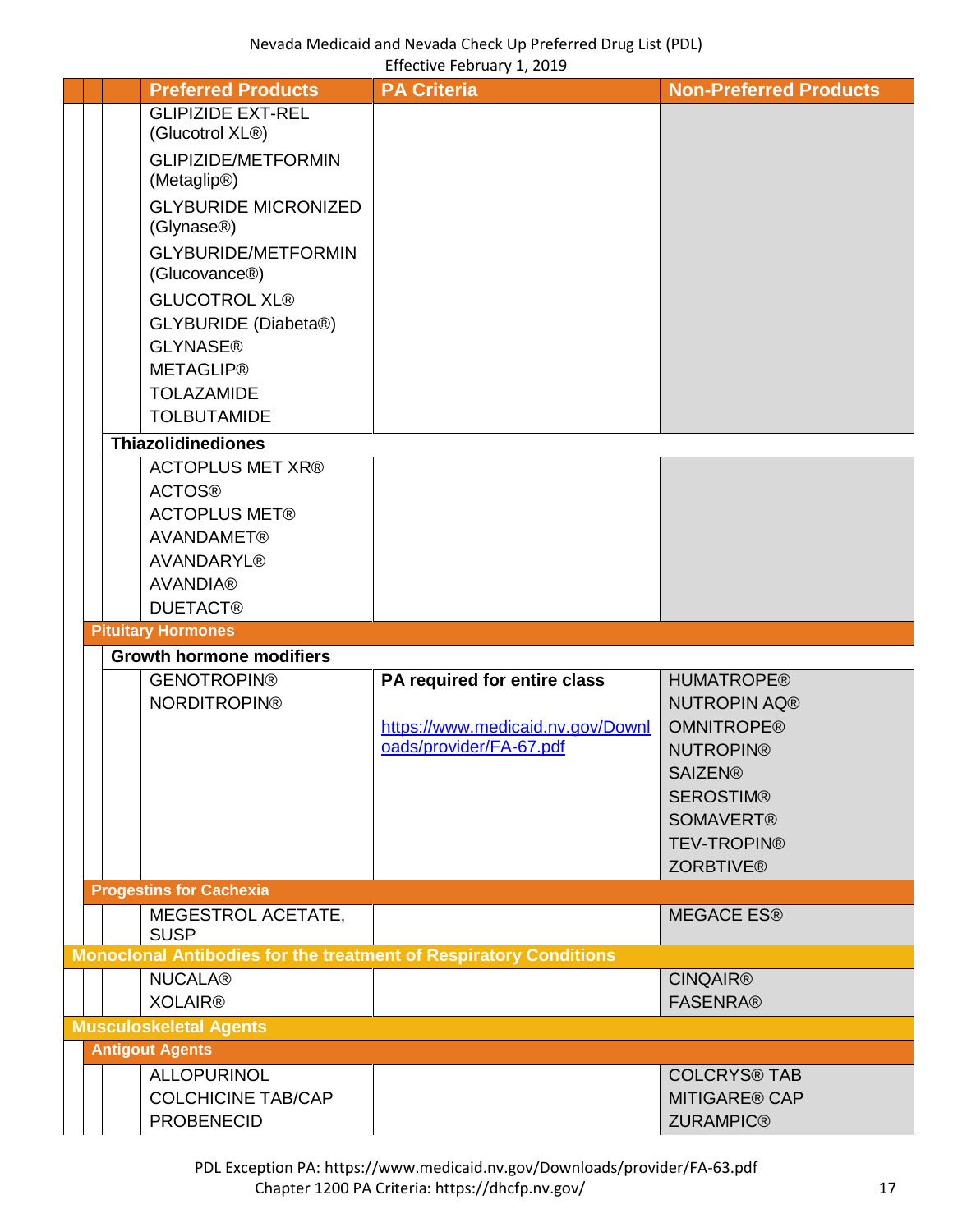<span id="page-17-4"></span><span id="page-17-3"></span><span id="page-17-2"></span><span id="page-17-1"></span><span id="page-17-0"></span>

|  | <b>Preferred Products</b>                                                                                                               | <b>PA Criteria</b> | <b>Non-Preferred Products</b>                                                                                                                                                                                     |
|--|-----------------------------------------------------------------------------------------------------------------------------------------|--------------------|-------------------------------------------------------------------------------------------------------------------------------------------------------------------------------------------------------------------|
|  | PROBENECID/COLCHICINE                                                                                                                   |                    | <b>ZYLOPRIM®</b>                                                                                                                                                                                                  |
|  | <b>ULORIC®</b>                                                                                                                          |                    |                                                                                                                                                                                                                   |
|  | <b>Bone Resorption Inhibitors</b>                                                                                                       |                    |                                                                                                                                                                                                                   |
|  | <b>Bisphosphonates</b>                                                                                                                  |                    |                                                                                                                                                                                                                   |
|  | <b>ALENDRONATE TABS</b>                                                                                                                 |                    | <b>ACTONEL®</b><br><b>ALENDRONATE SOLUTION</b><br><b>ATELVIA®</b><br><b>BINOSTO®</b><br><b>BONIVA®</b><br><b>DIDRONEL®</b><br><b>ETIDRONATE</b><br><b>FOSAMAX PLUS D®</b><br><b>IBANDRONATE</b><br><b>SKELID®</b> |
|  | <b>Nasal Calcitonins</b>                                                                                                                |                    |                                                                                                                                                                                                                   |
|  | CALCITONIN-SALMON                                                                                                                       |                    | <b>MIACALCIN®</b>                                                                                                                                                                                                 |
|  | <b>Restless Leg Syndrome Agents</b>                                                                                                     |                    |                                                                                                                                                                                                                   |
|  | PRAMIPEXOLE<br><b>REQUIP XL</b><br><b>ROPINIROLE</b>                                                                                    |                    | <b>HORIZANT®</b><br><b>MIRAPEX®</b><br><b>MIRAPEX® ER</b><br><b>REQUIP</b>                                                                                                                                        |
|  | <b>Skeletal Muscle Relaxants</b>                                                                                                        |                    |                                                                                                                                                                                                                   |
|  | <b>BACLOFEN</b><br><b>CHLORZOXAZONE</b><br><b>CYCLOBENZAPRINE</b><br><b>DANTROLENE</b><br><b>METHOCARBAMOL</b><br>METHOCARBAMOL/ASPIRIN |                    |                                                                                                                                                                                                                   |
|  | <b>ORPHENADRINE</b><br><b>CITRATE</b><br><b>ORPHENADRINE</b><br><b>COMPOUND</b><br><b>TIZANIDINE</b>                                    |                    |                                                                                                                                                                                                                   |
|  | <b>Neurological Agents</b>                                                                                                              |                    |                                                                                                                                                                                                                   |
|  | <b>Alzheimers Agents</b>                                                                                                                |                    |                                                                                                                                                                                                                   |
|  | <b>DONEPEZIL</b><br>DONEPEZIL ODT<br><b>EXELON® PATCH</b><br><b>EXELON® SOLN</b><br><b>MEMANTINE TABS</b>                               |                    | ARICEPT® 23mg<br><b>ARICEPT®</b><br><b>GALANTAMINE</b><br><b>GALANTAMINE ER</b><br><b>MEMANTINE SOL</b><br><b>MEMANTINE XR</b><br><b>NAMENDA® TABS</b><br><b>NAMENDA® XR TABS</b><br><b>NAMZARIC®</b>             |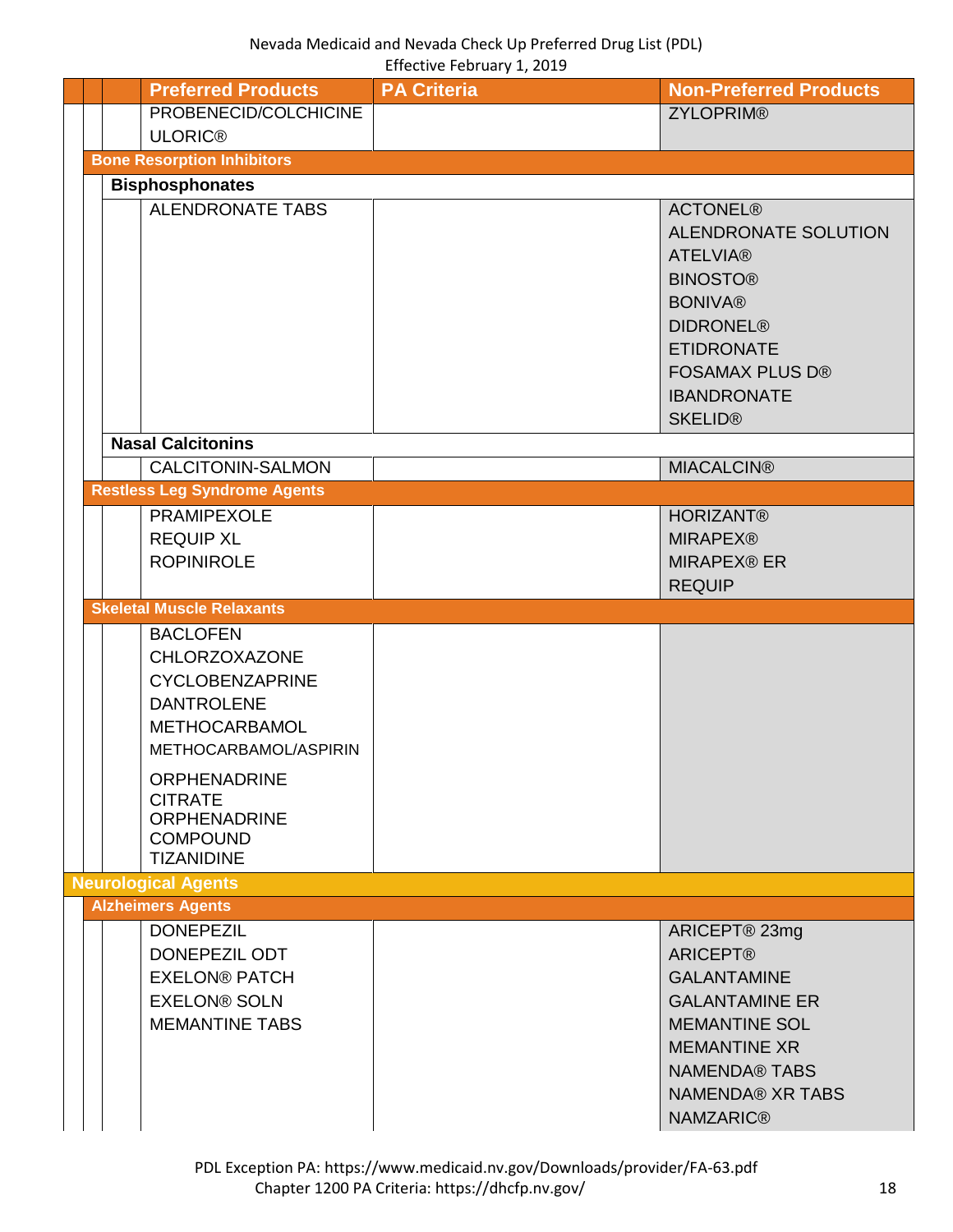<span id="page-18-0"></span>

|  | <b>Preferred Products</b>          | <b>PA Criteria</b>               | <b>Non-Preferred Products</b> |
|--|------------------------------------|----------------------------------|-------------------------------|
|  |                                    |                                  | <b>RAZADYNE®</b>              |
|  |                                    |                                  | <b>RAZADYNE® ER</b>           |
|  |                                    |                                  | <b>RIVASTIGMINE CAPS</b>      |
|  |                                    |                                  | <b>RIVASTIGMINE</b>           |
|  |                                    |                                  | <b>TRANSDERMAL</b>            |
|  | <b>Anticonvulsants</b>             |                                  |                               |
|  | APTIOM® (NEW)                      |                                  |                               |
|  | <b>BANZEL®</b>                     | PA required for members under 18 |                               |
|  | <b>BRIVIACT®</b>                   | years old                        |                               |
|  | <b>CARBAMAZEPINE</b>               |                                  |                               |
|  | <b>CARBAMAZEPINE XR</b>            |                                  |                               |
|  | <b>CARBATROL ER®</b>               |                                  | <b>OXTELLAR XR®</b>           |
|  | <b>CELONTIN®</b>                   |                                  | <b>POTIGA®</b>                |
|  | <b>DEPAKENE®</b>                   |                                  | QUDEXY XR®                    |
|  | <b>DEPAKOTE ER®</b>                |                                  | <b>TROKENDI XR®</b>           |
|  | <b>DEPAKOTE®</b>                   |                                  | <b>SPRITAM®</b>               |
|  | <b>DIVALPROEX SODIUM</b>           |                                  |                               |
|  | <b>DIVALPROEX SODIUM ER</b>        |                                  |                               |
|  | EPIDIOLEX® (NEW)<br><b>EPITOL®</b> |                                  |                               |
|  | <b>ETHOSUXIMIDE</b>                |                                  |                               |
|  | <b>FELBATOL®</b>                   |                                  |                               |
|  | <b>FYCOMPA®</b>                    |                                  |                               |
|  | <b>GABAPENTIN</b>                  |                                  |                               |
|  | <b>GABITRIL®</b>                   |                                  |                               |
|  | <b>KEPPRA®</b>                     |                                  |                               |
|  | <b>KEPPRA XR®</b>                  |                                  |                               |
|  | <b>LAMACTAL ODT®</b>               |                                  |                               |
|  | <b>LAMACTAL XR®</b>                |                                  |                               |
|  | <b>LAMICTAL®</b>                   |                                  |                               |
|  | <b>LAMOTRIGINE</b>                 |                                  |                               |
|  | <b>LEVETIRACETAM</b>               |                                  |                               |
|  | <b>LYRICA®</b>                     |                                  |                               |
|  | <b>NEURONTIN®</b>                  |                                  |                               |
|  | <b>OXCARBAZEPINE</b>               |                                  |                               |
|  | <b>SABRIL®</b>                     |                                  |                               |
|  | <b>STAVZOR® DR</b>                 |                                  |                               |
|  | <b>TEGRETOL®</b>                   |                                  |                               |
|  | <b>TEGRETOL XR®</b>                |                                  |                               |
|  | <b>TOPAMAX®</b>                    |                                  |                               |
|  | <b>TOPIRAGEN®</b>                  |                                  |                               |
|  | TOPIRAMATE (IR AND ER)             |                                  |                               |
|  | <b>TRILEPTAL®</b>                  |                                  |                               |
|  | <b>VALPROATE ACID</b>              |                                  |                               |
|  | <b>VIMPAT®</b>                     |                                  |                               |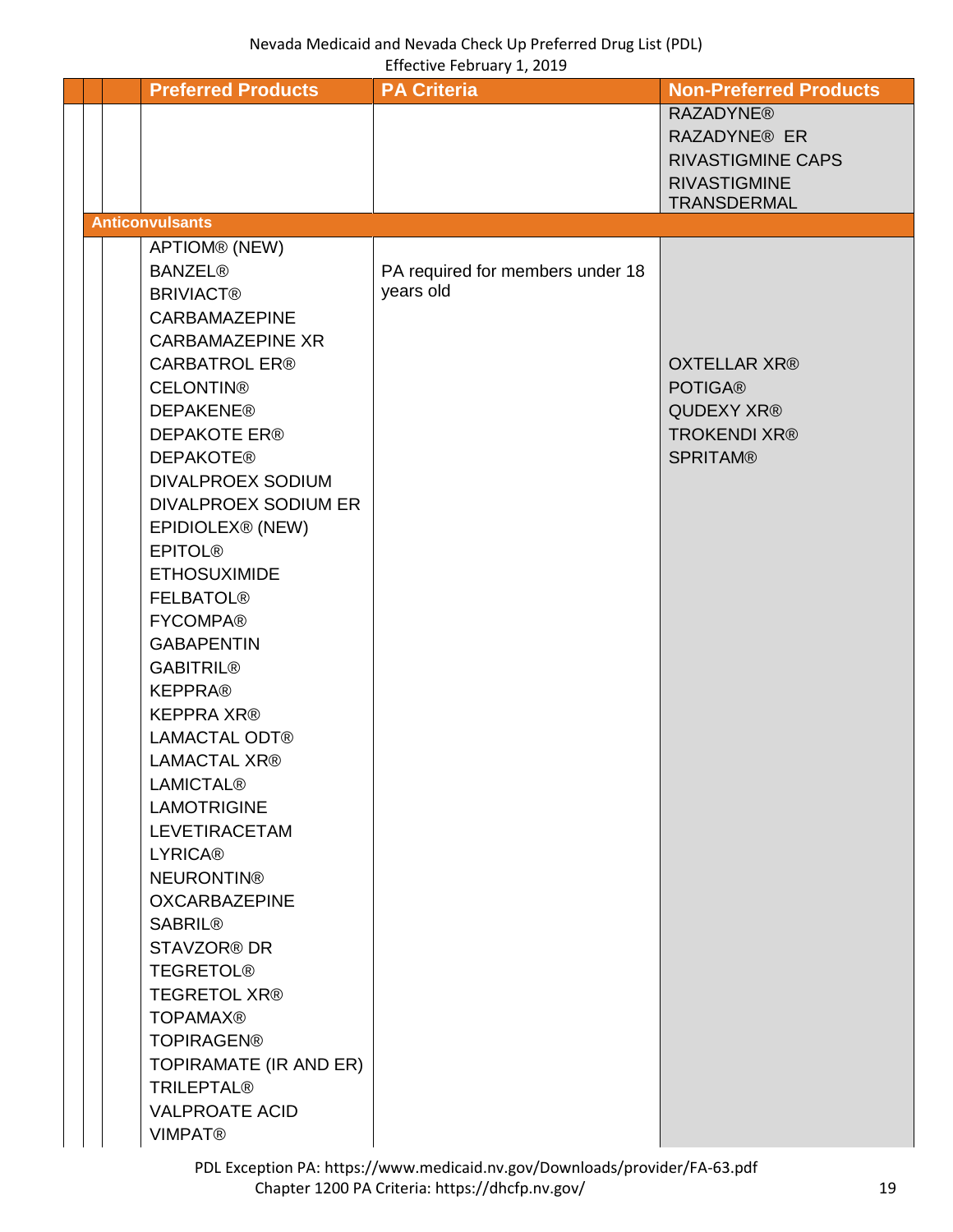<span id="page-19-0"></span>

|  | <b>Preferred Products</b>          | <b>PA Criteria</b>                          | <b>Non-Preferred Products</b> |
|--|------------------------------------|---------------------------------------------|-------------------------------|
|  | <b>ZARONTIN®</b>                   |                                             |                               |
|  | <b>ZONEGRAN®</b>                   |                                             |                               |
|  | <b>ZONISAMIDE</b>                  |                                             |                               |
|  | <b>Barbiturates</b>                |                                             |                               |
|  | <b>LUMINAL®</b>                    | PA required for members under 18            |                               |
|  | <b>MEBARAL®</b>                    | years old                                   |                               |
|  | <b>MEPHOBARBITAL</b>               |                                             |                               |
|  | <b>SOLFOTON®</b>                   |                                             |                               |
|  | PHENOBARBITAL                      |                                             |                               |
|  | <b>MYSOLINE®</b>                   |                                             |                               |
|  | <b>PRIMIDONE</b>                   |                                             |                               |
|  | <b>Benzodiazepines</b>             |                                             |                               |
|  | CLOBAZAM (NEW)                     |                                             | <b>ONFI®</b>                  |
|  | <b>CLONAZEPAM</b>                  | PA required for members under 18            |                               |
|  | <b>CLORAZEPATE</b>                 | years old                                   |                               |
|  | <b>DIASTAT®</b>                    |                                             |                               |
|  | <b>DIAZEPAM</b>                    |                                             |                               |
|  | DIAZEPAM rectal soln               |                                             |                               |
|  | <b>KLONOPIN®</b>                   |                                             |                               |
|  | <b>TRANXENE T-TAB®</b>             |                                             |                               |
|  | <b>VALIUM®</b>                     |                                             |                               |
|  | <b>Hydantoins</b>                  |                                             |                               |
|  | <b>CEREBYX®</b>                    | PA required for members under 18            |                               |
|  | <b>DILANTIN®</b>                   | years old                                   |                               |
|  | <b>ETHOTOIN</b>                    |                                             |                               |
|  | <b>FOSPHENYTOIN</b>                |                                             |                               |
|  | <b>PEGANONE®</b>                   |                                             |                               |
|  | <b>PHENYTEK®</b>                   |                                             |                               |
|  | PHENYTOIN PRODUCTS                 |                                             |                               |
|  | <b>Anti-Migraine Agents</b>        |                                             |                               |
|  | <b>Serotonin-Receptor Agonists</b> |                                             |                               |
|  | <b>RELPAX®</b>                     | PA required for exceeding Quantity<br>Limit | <b>ALMOTRIPTAN</b>            |
|  | <b>RIZATRIPTAN ODT</b>             |                                             | <b>AMERGE®</b>                |
|  | SUMATRIPTAN TABLET                 |                                             | <b>AXERT®</b>                 |
|  | <b>ZOLMITRIPTAN ODT</b>            |                                             | <b>FROVA®</b>                 |
|  |                                    |                                             | <b>ELETRIPTAN</b>             |
|  |                                    |                                             | <b>FROVATRIPTAN SUCCINATE</b> |
|  |                                    |                                             | <b>IMITREX®</b>               |
|  |                                    |                                             | <b>MAXALT® TABS</b>           |
|  |                                    |                                             | <b>MAXALT® MLT</b>            |
|  |                                    |                                             | <b>NARATRIPTAN</b>            |
|  |                                    |                                             | <b>ONZETRA XSAIL®</b>         |
|  |                                    |                                             | RIZATRIPTAN BENZOATE          |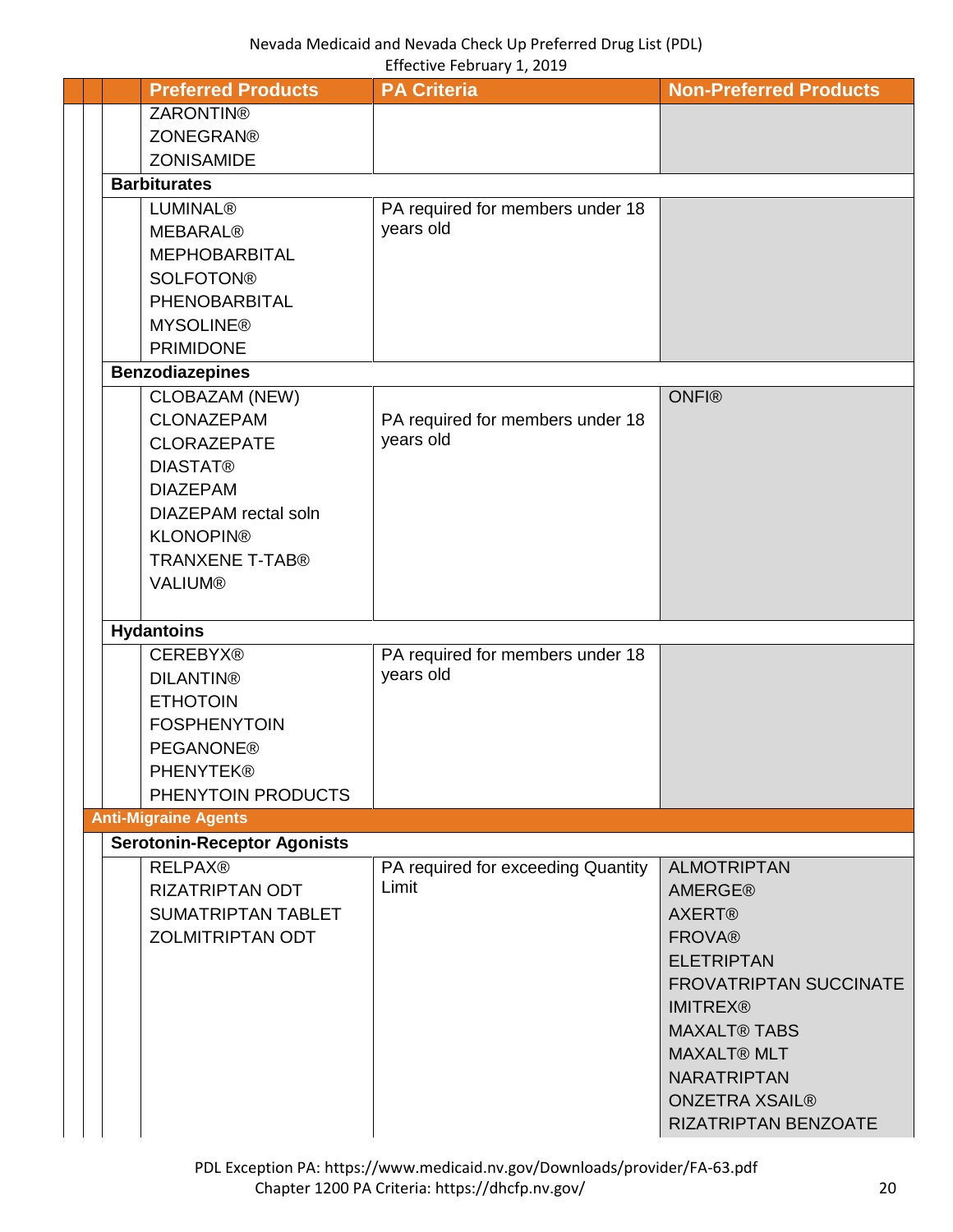<span id="page-20-3"></span><span id="page-20-2"></span><span id="page-20-1"></span><span id="page-20-0"></span>

|  | <b>Preferred Products</b>          | <b>PA Criteria</b> | <b>Non-Preferred Products</b> |
|--|------------------------------------|--------------------|-------------------------------|
|  |                                    |                    | <b>SUMATRIPTAN INJECTION</b>  |
|  |                                    |                    | SUMATRIPTAN/NAPROXEN          |
|  |                                    |                    | <b>SUMATRIPTAN NASAL</b>      |
|  |                                    |                    | <b>SPRAY</b>                  |
|  |                                    |                    | <b>SUMAVEL®</b>               |
|  |                                    |                    | <b>TREXIMET®</b>              |
|  |                                    |                    | <b>ZEMBRACE SYMTOUCH</b>      |
|  |                                    |                    | <b>ZOLMITRIPTAN</b>           |
|  |                                    |                    | <b>ZOMIG®</b>                 |
|  |                                    |                    | <b>ZOMIG® ZMT</b>             |
|  | <b>Antiparkinsonian Agents</b>     |                    |                               |
|  | <b>Non-ergot Dopamine Agonists</b> |                    |                               |
|  | <b>PRAMIPEXOLE</b>                 |                    | <b>MIRAPEX®</b>               |
|  | <b>ROPINIROLE</b>                  |                    | <b>MIRAPEX® ER</b>            |
|  | <b>ROPINIROLE ER</b>               |                    | <b>NEUPRO®</b>                |
|  |                                    |                    | <b>REQUIP®</b>                |
|  |                                    |                    | <b>REQUIP XL®</b>             |
|  | <b>Ophthalmic Agents</b>           |                    |                               |
|  | <b>Antiglaucoma Agents</b>         |                    |                               |
|  | <b>ALPHAGAN P®</b>                 |                    | <b>ALPHAGAN®</b>              |
|  | <b>AZOPT®</b>                      |                    | <b>BETAGAN®</b>               |
|  | <b>BETAXOLOL</b>                   |                    | <b>BETOPTIC®</b>              |
|  | <b>BETOPTIC S®</b>                 |                    | <b>BIMATOPROST</b>            |
|  |                                    |                    | <b>COSOPT PF®</b>             |
|  | <b>BRIMONIDINE</b>                 |                    |                               |
|  | <b>CARTEOLOL</b>                   |                    | <b>COSOPT®</b>                |
|  | <b>COMBIGAN®</b>                   |                    | <b>OCUPRESS®</b>              |
|  | <b>DORZOLAM</b>                    |                    | <b>OPTIPRANOLOL®</b>          |
|  | DORZOLAM / TIMOLOL                 |                    | <b>TIMOPTIC XE®</b>           |
|  | LATANOPROST                        |                    | <b>TIMOPTIC®</b>              |
|  | <b>LEVOBUNOLOL</b>                 |                    | <b>TRAVOPROST</b>             |
|  | <b>LUMIGAN®</b>                    |                    | <b>TRUSOPT®</b>               |
|  | <b>METIPRANOLOL</b>                |                    | <b>VYZULTA®</b>               |
|  | <b>RHOPRESSA®</b>                  |                    | <b>XALATAN®</b>               |
|  | <b>SIMBRINZA®</b>                  |                    | <b>ZIOPTAN®</b>               |
|  | TIMOLOL DROPS/ GEL                 |                    |                               |
|  | <b>SOLN</b>                        |                    |                               |
|  | <b>TRAVATAN Z®</b>                 |                    |                               |
|  | <b>TRAVATAN®</b>                   |                    |                               |
|  | <b>Ophthalmic Antihistamines</b>   |                    |                               |
|  | <b>BEPREVE®</b>                    |                    | <b>ALAWAY®</b>                |
|  | <b>KETOTIFEN</b>                   |                    | <b>AZELASTINE</b>             |
|  | <b>PAZEO®</b>                      |                    | <b>ALOMIDE</b>                |
|  | <b>ZADITOR OTC®</b>                |                    | <b>ALOCRIL</b>                |
|  |                                    |                    | <b>ELESTAT®</b>               |
|  |                                    |                    | <b>EMADINE®</b>               |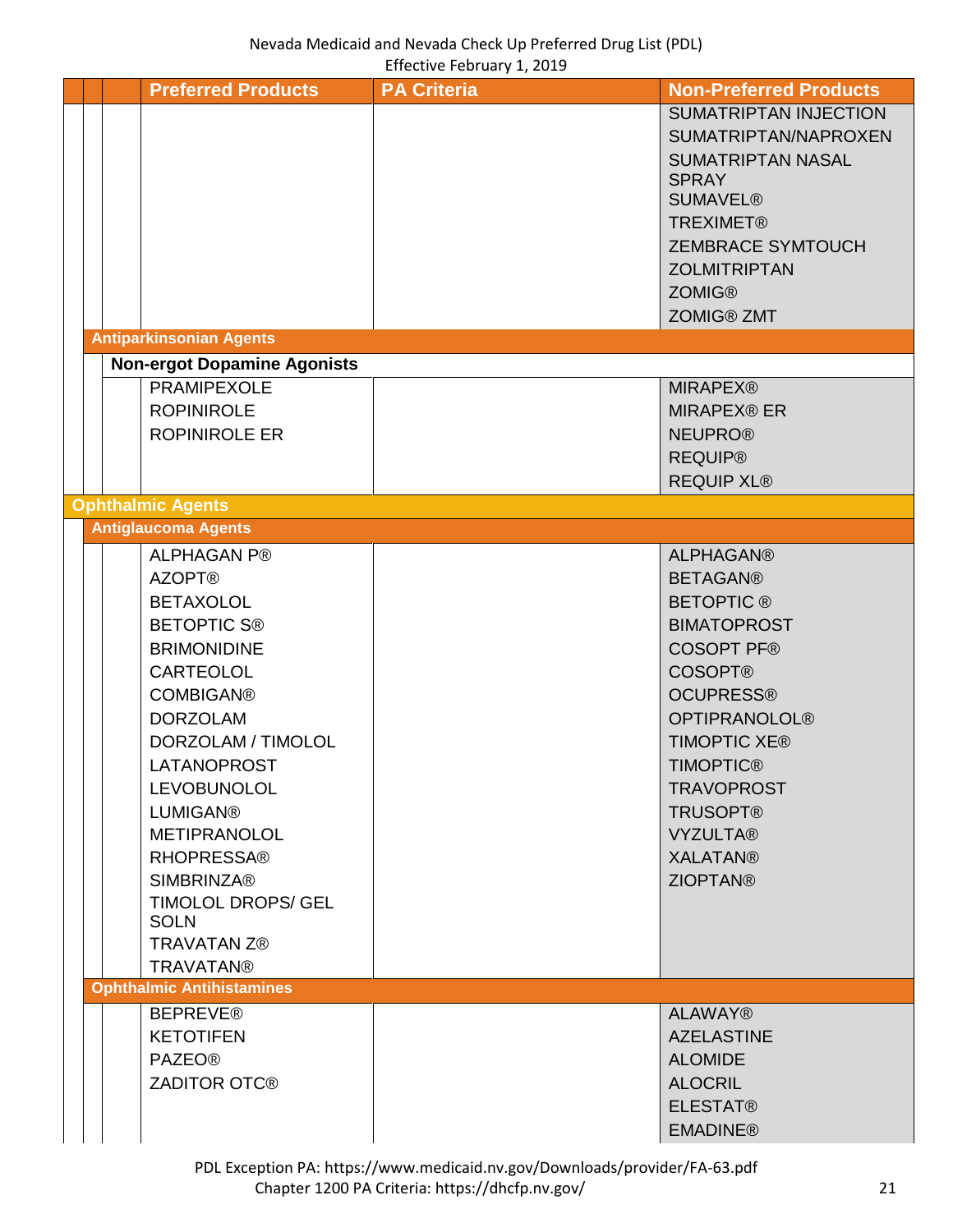<span id="page-21-3"></span><span id="page-21-2"></span><span id="page-21-1"></span><span id="page-21-0"></span>

|  |                                                                 | $L$ is converted by a converted by $L$ , $L$ or $L$ |                               |
|--|-----------------------------------------------------------------|-----------------------------------------------------|-------------------------------|
|  | <b>Preferred Products</b>                                       | <b>PA Criteria</b>                                  | <b>Non-Preferred Products</b> |
|  |                                                                 |                                                     | <b>EPINASTINE</b>             |
|  |                                                                 |                                                     | <b>LASTACRAFT®</b>            |
|  |                                                                 |                                                     | <b>OLOPATADINE</b> (drop/sol) |
|  |                                                                 |                                                     | <b>OPTIVAR®</b>               |
|  |                                                                 |                                                     | <b>PATADAY®</b>               |
|  |                                                                 |                                                     |                               |
|  |                                                                 |                                                     | <b>PATANOL®</b>               |
|  | <b>Ophthalmic Anti-infectives</b>                               |                                                     |                               |
|  | <b>Ophthalmic Macrolides</b>                                    |                                                     |                               |
|  | <b>ERYTHROMYCIN</b>                                             |                                                     |                               |
|  | <b>OINTMENT</b>                                                 |                                                     |                               |
|  | <b>Ophthalmic Quinolones</b>                                    |                                                     |                               |
|  | <b>BESIVANCE®</b>                                               |                                                     | <b>CILOXAN®</b>               |
|  | <b>CIPROFLOXACIN</b>                                            |                                                     | <b>MOXIFLOXACIN</b>           |
|  | <b>LEVOFLOXACIN</b>                                             |                                                     | <b>OFLOXACIN®</b>             |
|  | <b>MOXEZA®</b>                                                  |                                                     | <b>ZYMAXID®</b>               |
|  | <b>VIGAMOX®</b>                                                 |                                                     |                               |
|  | <b>Ophthalmic Anti-infective/Anti-inflammatory Combinations</b> |                                                     |                               |
|  | NEO/POLY/DEX                                                    |                                                     | <b>BLEPHAMIDE</b>             |
|  |                                                                 |                                                     |                               |
|  | PRED-G                                                          |                                                     | <b>MAXITROL</b>               |
|  | SULF/PRED NA SOL OP                                             |                                                     | NEO/POLY/BAC OIN /HC          |
|  | TOBRADEX OIN                                                    |                                                     | NEO/POLY/HC SUS OP            |
|  | <b>TOBRADEX SUS</b>                                             |                                                     | TOBRA/DEXAME SUS              |
|  | ZYLET SUS                                                       |                                                     | <b>TOBRADEX SUS</b>           |
|  |                                                                 |                                                     | <b>TOBRADEX ST SUS</b>        |
|  | <b>Ophthalmic Anti-inflammatory Agents</b>                      |                                                     |                               |
|  | <b>Ophthalmic Corticosteroids</b>                               |                                                     |                               |
|  | <b>ALREX®</b>                                                   |                                                     | <b>FLAREX®</b>                |
|  |                                                                 |                                                     |                               |
|  | <b>DEXAMETHASONE</b>                                            |                                                     | <b>FML®</b>                   |
|  | <b>DUREZOL®</b>                                                 |                                                     | <b>FML FORTE®</b>             |
|  | <b>FLUOROMETHOLONE</b>                                          |                                                     | <b>MAXIDEX®</b>               |
|  | <b>LOTEMAX®</b>                                                 |                                                     | <b>OMNIPRED®</b>              |
|  | <b>PREDNISOLONE</b>                                             |                                                     | <b>PRED FORTE®</b>            |
|  |                                                                 |                                                     | <b>PRED MILD®</b>             |
|  |                                                                 |                                                     | <b>VEXOL®</b>                 |
|  | <b>Ophthalmic Nonsteroidal Anti-inflammatory Drugs (NSAIDs)</b> |                                                     |                               |
|  | <b>DICLOFENAC</b>                                               |                                                     | <b>ACULAR®</b>                |
|  | <b>FLURBIPROFEN</b>                                             |                                                     | <b>ACULAR LS®</b>             |
|  | <b>ILEVRO®</b>                                                  |                                                     | <b>ACUVAIL®</b>               |
|  |                                                                 |                                                     |                               |
|  | <b>KETOROLAC</b>                                                |                                                     | <b>BROMDAY®</b>               |
|  | <b>NEVANAC®</b>                                                 |                                                     | <b>BROMFENAC®</b>             |
|  |                                                                 |                                                     | <b>PROLENSA®</b>              |
|  | <b>Ophthalmics for Dry Eye Disease</b>                          |                                                     |                               |
|  | <b>ARTIFICIAL TEARS</b>                                         |                                                     | <b>RESTASIS® MULTIDOSE</b>    |
|  | <b>RESTASIS®</b>                                                |                                                     | <b>XIIDRA®</b>                |
|  |                                                                 |                                                     |                               |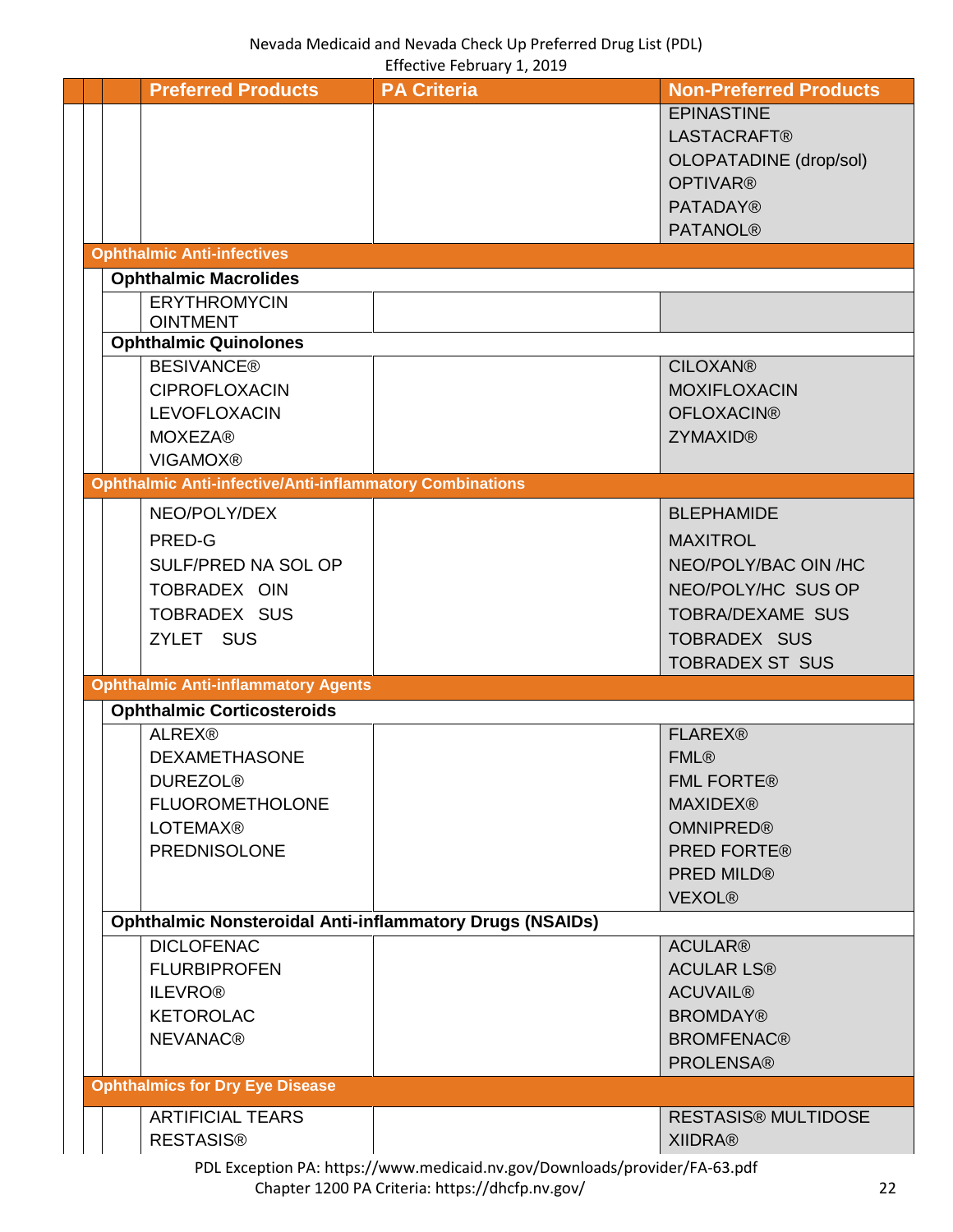<span id="page-22-4"></span><span id="page-22-3"></span><span id="page-22-2"></span><span id="page-22-1"></span><span id="page-22-0"></span>

|                    |                                            | LII CUUVE I CUI UAI Y 1, LUIJ                                |                                                      |
|--------------------|--------------------------------------------|--------------------------------------------------------------|------------------------------------------------------|
|                    | <b>Preferred Products</b>                  | <b>PA Criteria</b>                                           | <b>Non-Preferred Products</b>                        |
| <b>Otic Agents</b> | <b>Otic Anti-infectives</b>                |                                                              |                                                      |
|                    |                                            |                                                              |                                                      |
|                    | <b>Otic Quinolones</b>                     |                                                              |                                                      |
|                    | <b>CIPRODEX®</b>                           |                                                              | CIPROFLOXACIN SOL 0.2%                               |
|                    | <b>CIPRO HC® OTIC SUSP</b>                 |                                                              | <b>CETRAXAL®</b>                                     |
|                    | <b>OFLOXACIN</b>                           |                                                              | <b>OTIPRIO®</b>                                      |
|                    |                                            |                                                              | <b>OTOVEL® SOLN</b>                                  |
|                    | <b>Psychotropic Agents</b>                 |                                                              |                                                      |
|                    | <b>ADHD Agents</b>                         |                                                              |                                                      |
|                    | <b>ADDERALL XR®</b>                        | PA required for entire class                                 | <b>ADDERALL®</b>                                     |
|                    |                                            |                                                              | ADZENYS <sup>®</sup> (NEW)                           |
|                    | <b>AMPHETAMINE SALT</b>                    |                                                              | <b>AMPHETAMINE SALT</b>                              |
|                    | <b>COMBO IR</b>                            |                                                              | <b>COMBO XR</b>                                      |
|                    | <b>ATOMOXETINE (NEW)</b>                   |                                                              | <b>APTENSIO XR®</b><br><b>CLONIDINE HCL ER (NEW)</b> |
|                    |                                            |                                                              | <b>CONCERTA®</b>                                     |
|                    | <b>DEXMETHYLPHENIDATE</b>                  | <b>Children's Form:</b>                                      | <b>COTEMPLA XR®-ODT</b>                              |
|                    | <b>DEXTROAMPHETAMINE</b>                   | https://www.medicaid.nv.gov/Downl                            | <b>DAYTRANA®</b>                                     |
|                    | <b>SATAB</b>                               | oads/provider/FA-69.pdf                                      |                                                      |
|                    | <b>DEXTROAMPHETAMINE</b>                   |                                                              | <b>DESOXYN®</b>                                      |
|                    | <b>TAB</b>                                 |                                                              |                                                      |
|                    | <b>DEXTROSTAT®</b>                         | <b>Adult Form:</b>                                           | <b>DEXEDRINE®</b>                                    |
|                    | <b>DYANAVEL®</b>                           | https://www.medicaid.nv.gov/Downl<br>oads/provider/FA-68.pdf | <b>DEXTROAMPHETAMINE</b><br><b>SOLUTION</b>          |
|                    | <b>FOCALIN XR®</b>                         |                                                              | <b>EVEKEO®</b>                                       |
|                    | <b>GUANFACINE ER</b>                       |                                                              | <b>FOCALIN®</b>                                      |
|                    | <b>METADATE CD®</b>                        |                                                              | <b>INTUNIV®</b>                                      |
|                    | <b>METHYLIN®</b>                           |                                                              |                                                      |
|                    |                                            |                                                              | <b>KAPVAY®</b>                                       |
|                    | <b>METHYLIN ER®</b>                        |                                                              | <b>METADATE ER®</b>                                  |
|                    | <b>METHYLPHENIDATE</b>                     |                                                              | <b>MYDAYIS®</b>                                      |
|                    | <b>METHYLPHENIDATE ER</b>                  |                                                              | <b>RITALIN®</b>                                      |
|                    | (All forms generic extended<br>release)    |                                                              |                                                      |
|                    | METHYLPHENIDATE SOL                        |                                                              | STRATTERA® (NEW)                                     |
|                    | <b>PROCENTRA®</b>                          |                                                              | <b>ZENZEDI®</b>                                      |
|                    | <b>QUILLICHEW®</b>                         |                                                              |                                                      |
|                    | <b>QUILLIVANT® XR SUSP</b>                 |                                                              |                                                      |
|                    | <b>RITALIN LA®</b>                         |                                                              |                                                      |
|                    | <b>VYVANSE®</b>                            |                                                              |                                                      |
|                    |                                            |                                                              |                                                      |
|                    |                                            |                                                              |                                                      |
|                    |                                            |                                                              |                                                      |
|                    | <b>Antidepressants</b>                     |                                                              |                                                      |
| <b>Other</b>       |                                            |                                                              |                                                      |
|                    | <b>BUPROPION</b>                           | PA required for members under 18                             | <b>APLENZIN®</b>                                     |
|                    | <b>BUPROPION SR</b>                        | years old                                                    | <b>BRINTELLIX®</b>                                   |
|                    | <b>BUPROPION XL</b><br><b>DULOXETINE *</b> | * PA required                                                | CYMBALTA®*<br><b>DESVENLAFAXINE</b>                  |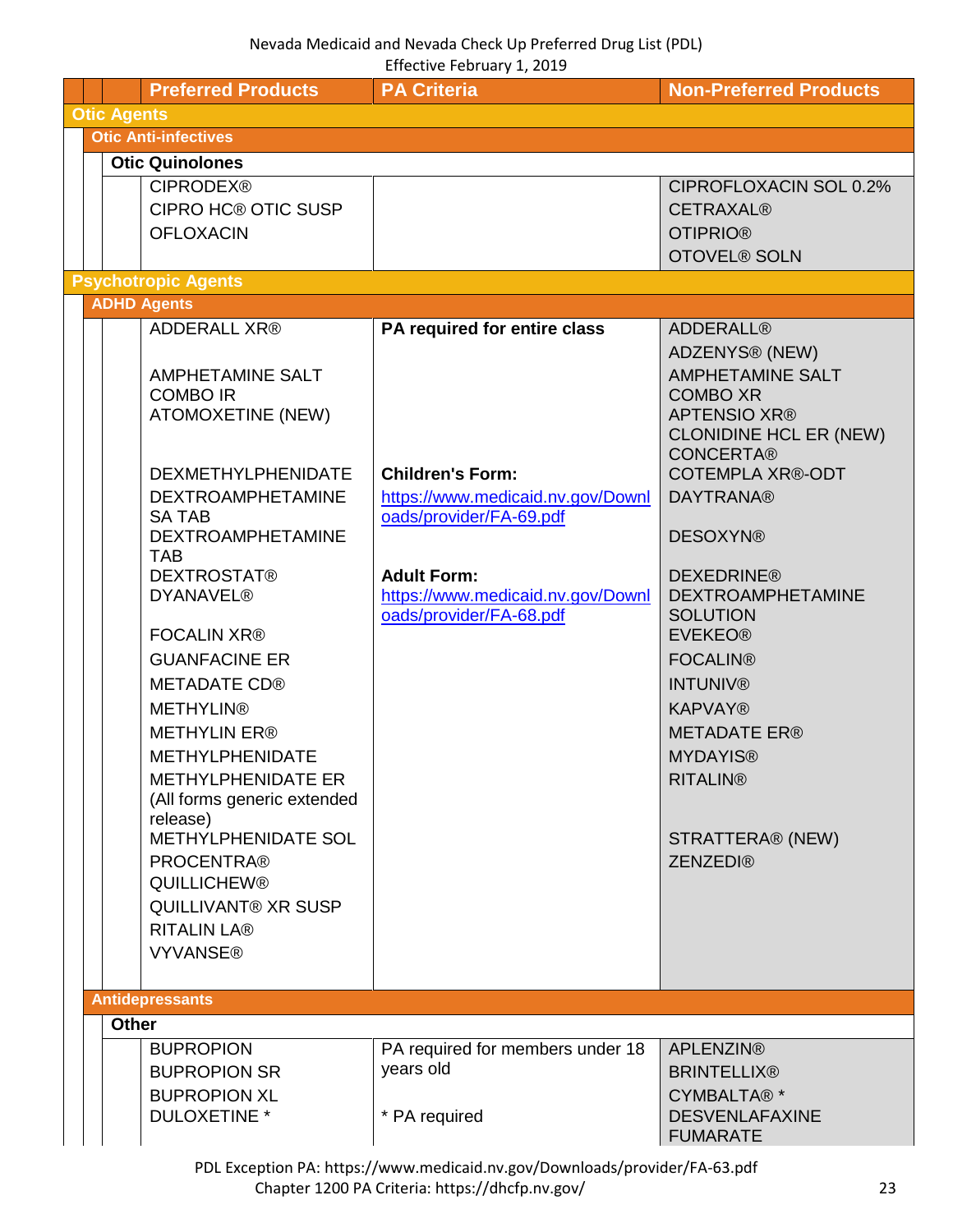<span id="page-23-1"></span><span id="page-23-0"></span>

|  | <b>Preferred Products</b>                              | <b>PA Criteria</b>                                            | <b>Non-Preferred Products</b>          |
|--|--------------------------------------------------------|---------------------------------------------------------------|----------------------------------------|
|  | <b>MIRTAZAPINE</b>                                     | No PA required if ICD-10 - M79.1;<br>M60.0-M60.9, M61.1.      | EFFEXOR® (ALL FORMS)                   |
|  | <b>MIRTAZAPINE RAPID</b>                               |                                                               | <b>FETZIMA®</b>                        |
|  | <b>TABS</b><br><b>PRISTIQ®</b>                         |                                                               | <b>FORFIVO XL®</b>                     |
|  | <b>TRAZODONE</b>                                       |                                                               | <b>KHEDEZLA®</b>                       |
|  | <b>VENLAFAXINE (ALL</b>                                |                                                               | <b>VIIBRYD®</b>                        |
|  | FORMS)                                                 |                                                               |                                        |
|  |                                                        |                                                               | <b>WELLBUTRIN®</b>                     |
|  | <b>Selective Serotonin Reuptake Inhibitors (SSRIs)</b> |                                                               |                                        |
|  | <b>CITALOPRAM</b>                                      | PA required for members under 18                              | <b>CELEXA®</b>                         |
|  | <b>ESCITALOPRAM</b>                                    | years old                                                     | FLUVOXAMINE QL                         |
|  | <b>FLUOXETINE</b>                                      |                                                               | <b>LEXAPRO®</b>                        |
|  | <b>PAROXETINE</b>                                      |                                                               | <b>LUVOX®</b>                          |
|  | <b>PEXEVA®</b>                                         |                                                               | <b>PAXIL®</b>                          |
|  | <b>SERTRALINE</b>                                      |                                                               | <b>PROZAC®</b>                         |
|  |                                                        |                                                               | <b>SARAFEM®</b>                        |
|  |                                                        |                                                               | <b>ZOLOFT®</b>                         |
|  | <b>Antipsychotics</b>                                  |                                                               |                                        |
|  | <b>Atypical Antipsychotics - Oral</b>                  |                                                               |                                        |
|  | <b>ARIPIPRAZOLE</b>                                    |                                                               | <b>ABILIFY®</b>                        |
|  | <b>CLOZAPINE</b>                                       | PA required for Ages under 18<br>years old                    | <b>CLOZARIL®</b>                       |
|  | <b>FANAPT®</b>                                         |                                                               | <b>FAZACLO®</b>                        |
|  | <b>LATUDA®</b>                                         |                                                               | <b>GEODON®</b>                         |
|  | NUPLAZID <sup>®*</sup>                                 |                                                               |                                        |
|  | <b>OLANZAPINE</b>                                      |                                                               | <b>INVEGA®</b>                         |
|  | QUETIAPINE                                             |                                                               | <b>PALIPERIDONE</b>                    |
|  | <b>QUETIAPINE XR</b>                                   |                                                               |                                        |
|  | <b>REXULTI®</b>                                        | <b>PA Forms:</b>                                              |                                        |
|  | <b>RISPERIDONE</b>                                     | https://www.medicaid.nv.gov/Downl                             | <b>RISPERDAL®</b>                      |
|  |                                                        | oads/provider/FA-70A.pdf (ages 0-                             |                                        |
|  |                                                        | 5)                                                            |                                        |
|  | <b>SAPHRIS®</b>                                        |                                                               |                                        |
|  |                                                        | https://www.medicaid.nv.gov/Downl                             | <b>SEROQUEL®</b>                       |
|  |                                                        | oads/provider/FA-70B.pdf (ages 6-                             |                                        |
|  | <b>VRAYLAR®</b>                                        | 18)                                                           |                                        |
|  | <b>ZIPRASIDONE</b>                                     |                                                               | <b>SEROQUEL XR®</b><br><b>ZYPREXA®</b> |
|  |                                                        | *(No PA required Parkinson's<br>related psychosis ICD code on |                                        |
|  |                                                        | claim)                                                        |                                        |
|  |                                                        |                                                               |                                        |
|  |                                                        |                                                               |                                        |
|  | <b>Anxiolytics, Sedatives, and Hypnotics</b>           |                                                               |                                        |
|  | <b>ESTAZOLAM</b>                                       | No PA required if approved                                    | <b>AMBIEN®</b>                         |
|  | <b>FLURAZEPAM</b>                                      | diagnosis code transmitted on                                 | <b>AMBIEN CR®</b>                      |
|  | <b>ROZEREM®</b>                                        | claim (All agents in this class)                              | <b>BELSOMRA®</b>                       |
|  |                                                        |                                                               |                                        |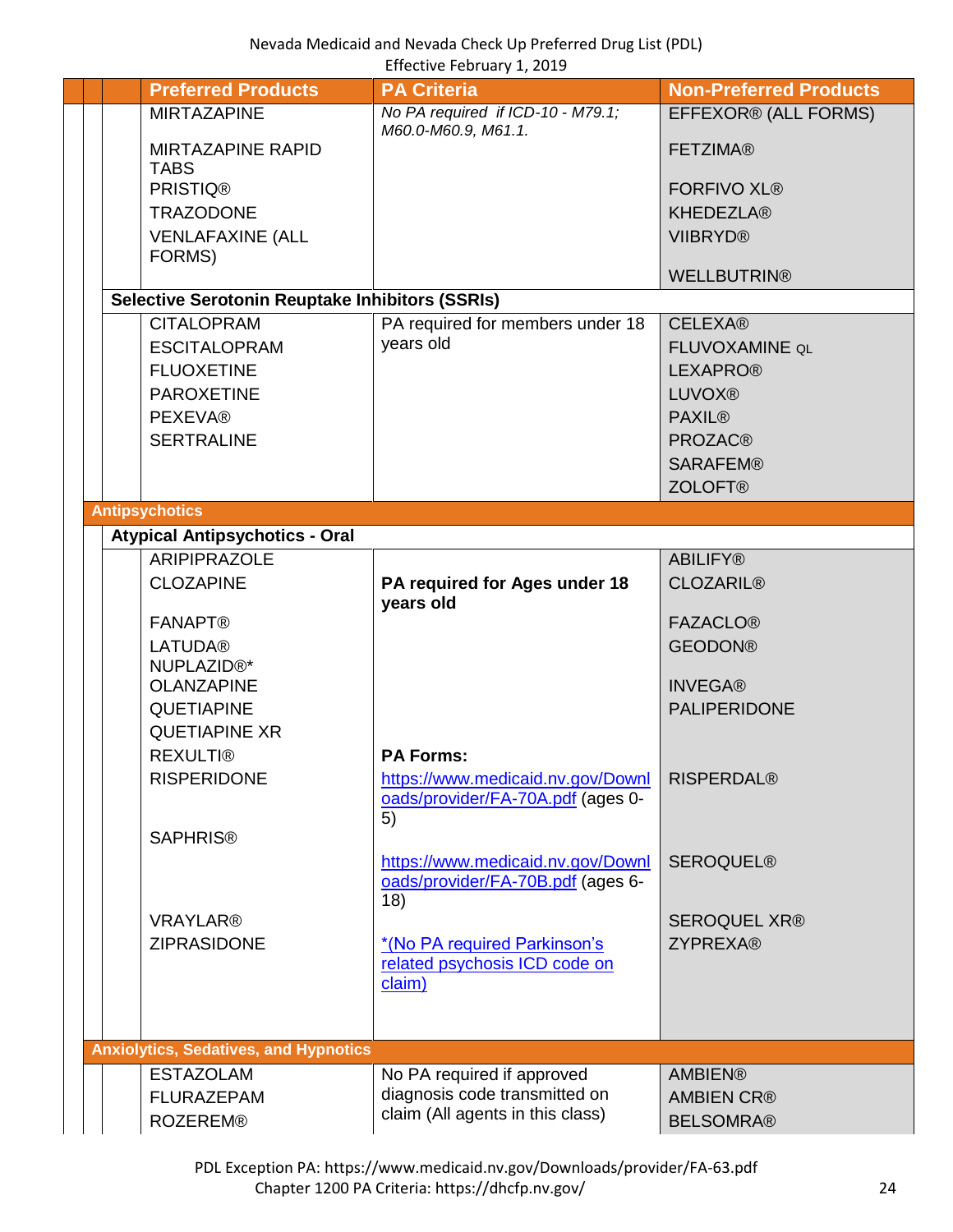<span id="page-24-4"></span><span id="page-24-3"></span><span id="page-24-2"></span><span id="page-24-1"></span><span id="page-24-0"></span>

|  | <b>Preferred Products</b>                   | <b>PA Criteria</b>                | <b>Non-Preferred Products</b> |  |  |  |  |
|--|---------------------------------------------|-----------------------------------|-------------------------------|--|--|--|--|
|  | <b>TEMAZEPAM</b>                            |                                   | <b>DORAL®</b>                 |  |  |  |  |
|  | <b>TRIAZOLAM</b>                            |                                   | <b>ESZOPICLONE</b>            |  |  |  |  |
|  | <b>ZALEPLON</b>                             |                                   | <b>EDLUAR®</b>                |  |  |  |  |
|  | <b>ZOLPIDEM</b>                             |                                   | <b>HETLIOZ®</b>               |  |  |  |  |
|  |                                             |                                   |                               |  |  |  |  |
|  |                                             |                                   | <b>INTERMEZZO®</b>            |  |  |  |  |
|  |                                             |                                   | <b>LUNESTA®</b>               |  |  |  |  |
|  |                                             |                                   | <b>SILENOR®</b>               |  |  |  |  |
|  |                                             |                                   | <b>SOMNOTE®</b>               |  |  |  |  |
|  |                                             | PA required for members under 18  | <b>SONATA®</b>                |  |  |  |  |
|  |                                             | years old                         |                               |  |  |  |  |
|  |                                             |                                   | <b>ZOLPIDEM CR</b>            |  |  |  |  |
|  |                                             |                                   | <b>ZOLPIMIST®</b>             |  |  |  |  |
|  | <b>Psychostimulants</b>                     |                                   |                               |  |  |  |  |
|  | <b>Narcolepsy Agents</b>                    |                                   |                               |  |  |  |  |
|  | Provigil®*                                  | * (No PA required for ICD-10 code | <b>MODAFINIL</b>              |  |  |  |  |
|  |                                             | G47.4)                            | <b>NUVIGIL®</b>               |  |  |  |  |
|  |                                             |                                   |                               |  |  |  |  |
|  |                                             |                                   | <b>XYREM®</b>                 |  |  |  |  |
|  | <b>Respiratory Agents</b>                   |                                   |                               |  |  |  |  |
|  | <b>Nasal Antihistamines</b>                 |                                   |                               |  |  |  |  |
|  | <b>DYMISTA®</b>                             |                                   | <b>ASTEPRO®</b>               |  |  |  |  |
|  | <b>PATANASE®</b>                            |                                   | <b>AZELASTINE</b>             |  |  |  |  |
|  |                                             |                                   | <b>OLOPATADINE</b>            |  |  |  |  |
|  | <b>Respiratory Anti-inflammatory Agents</b> |                                   |                               |  |  |  |  |
|  | <b>Leukotriene Receptor Antagonists</b>     |                                   |                               |  |  |  |  |
|  |                                             |                                   |                               |  |  |  |  |
|  | <b>MONTELUKAST</b>                          |                                   | <b>ACCOLATE®</b>              |  |  |  |  |
|  | ZAFIRLUKAST                                 |                                   | <b>SINGULAIR®</b>             |  |  |  |  |
|  | <b>ZYFLO®</b>                               |                                   | <b>ZILEUTON ER</b>            |  |  |  |  |
|  | <b>ZYFLO CR®</b>                            |                                   |                               |  |  |  |  |
|  | <b>Nasal Corticosteroids</b>                |                                   |                               |  |  |  |  |
|  | <b>FLUTICASONE</b>                          |                                   | <b>BECONASE AQ®</b>           |  |  |  |  |
|  |                                             |                                   | <b>FLONASE®</b>               |  |  |  |  |
|  | <b>TRIAMCINOLONE</b>                        |                                   |                               |  |  |  |  |
|  | <b>ACETONIDE</b>                            |                                   | <b>FLUNISOLIDE</b>            |  |  |  |  |
|  |                                             |                                   | NASACORT AQ®                  |  |  |  |  |
|  |                                             |                                   | <b>NASONEX®</b>               |  |  |  |  |
|  |                                             |                                   | <b>OMNARIS®</b>               |  |  |  |  |
|  |                                             |                                   | <b>QNASL®</b>                 |  |  |  |  |
|  |                                             |                                   | <b>RHINOCORT AQUA®</b>        |  |  |  |  |
|  |                                             |                                   |                               |  |  |  |  |
|  |                                             |                                   | <b>VERAMYST®</b>              |  |  |  |  |
|  |                                             |                                   | XHANCE™                       |  |  |  |  |
|  |                                             |                                   | <b>ZETONNA®</b>               |  |  |  |  |
|  | <b>Phosphodiesterase Type 4 Inhibitors</b>  |                                   |                               |  |  |  |  |
|  | DALIRESP® QL                                | PA required                       |                               |  |  |  |  |
|  | <b>Long-acting/Maintenance Therapy</b>      |                                   |                               |  |  |  |  |
|  | <b>ADVAIR DISKUS®</b>                       |                                   | <b>AEROSPAN HFA®</b>          |  |  |  |  |
|  | <b>ADVAIR HFA®</b>                          |                                   | <b>AIRDUO®</b>                |  |  |  |  |
|  |                                             |                                   |                               |  |  |  |  |